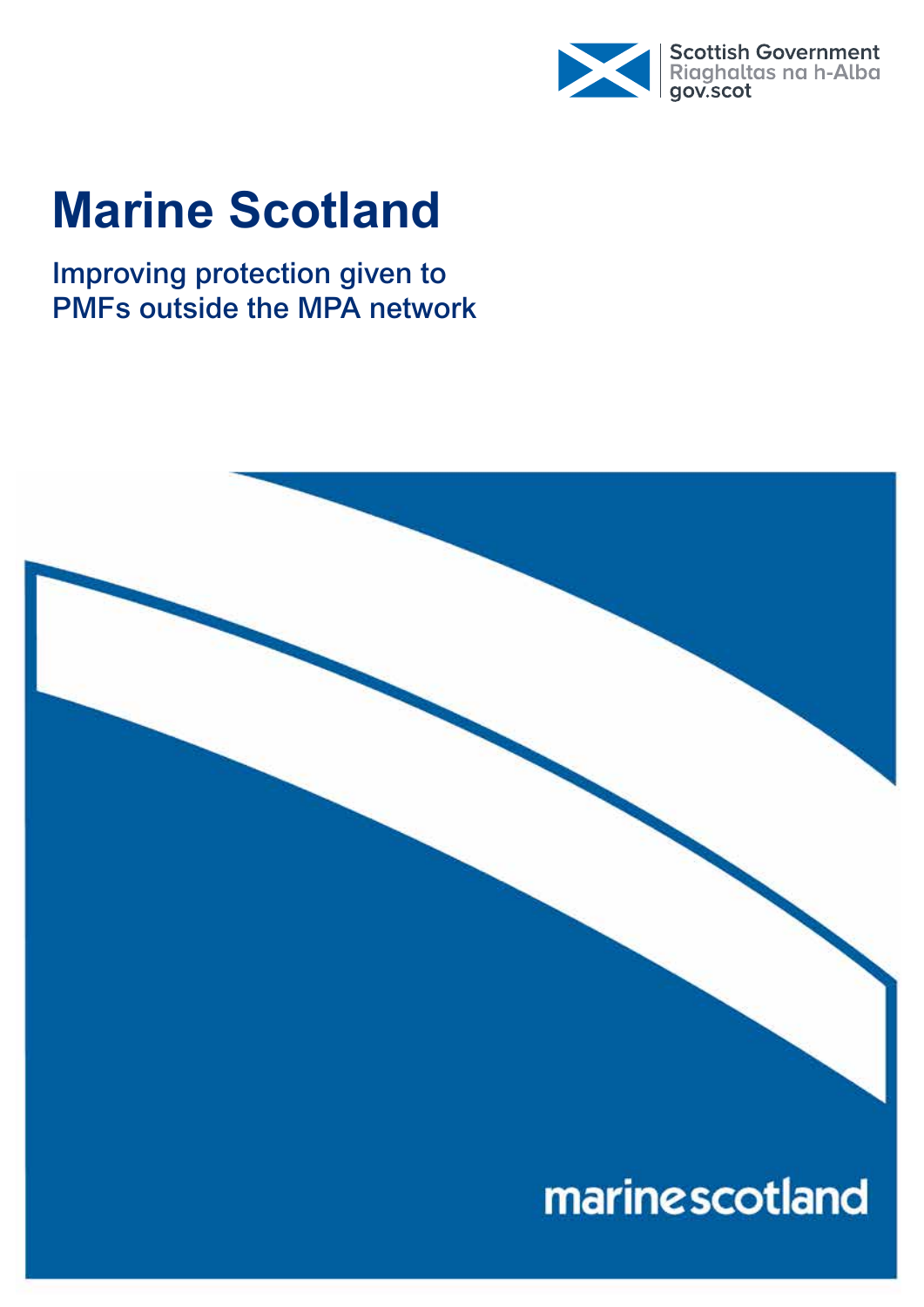#### **Improving protection given to PMFs outside the MPA network**

The purpose of the consultation is to seek views on the scope of the project to improve protection given to PMFs outside the MPA network. It seeks views on the following:

- The Scoping Report, as required under the Environmental Assessment (Scotland) Act 2005, which sets the scope for the Strategic Environmental Assessment
- The methodology to be used in the Socio-economic Assessment
- The 11 Priority Marine Feature advice documents produced by Scottish Natural Heritage
- Data and evidence sources to be used in the assessment
- A management approach that will be assessed
- Potential reasonable alternative management approaches.

This consultation is not asking whether measures should be implemented. Another consultation will follow where measures will be proposed and it will be accompanied by a Sustainability Appraisal.

#### **Responding to this Consultation**

We are inviting responses to this consultation by 31 August 2018, please ensure you submit your response by then. Please respond to this consultation using the Scottish Government's consultation hub, Citizen Space (http://consult.gov.scot). Access and respond to this consultation online at https://consult.gov.scot/marinescotland/priority-marine-features

You can save and return to your responses while the consultation is still open.

If you are unable to respond using our consultation hub, please complete the Respondent Information Form (as shown in Annex A) to:

Marine Conservation Scottish Government Area 1A South Victoria Quay **Edinburgh** EH6 6QQ

#### **Handling your response**

If you respond using the consultation hub, you will be directed to the About You page before submitting your response. Please indicate how you wish your response to be handled and, in particular, whether you are content for your response to published. If you ask for your response not to be published, we will regard it as confidential, and we will treat it accordingly.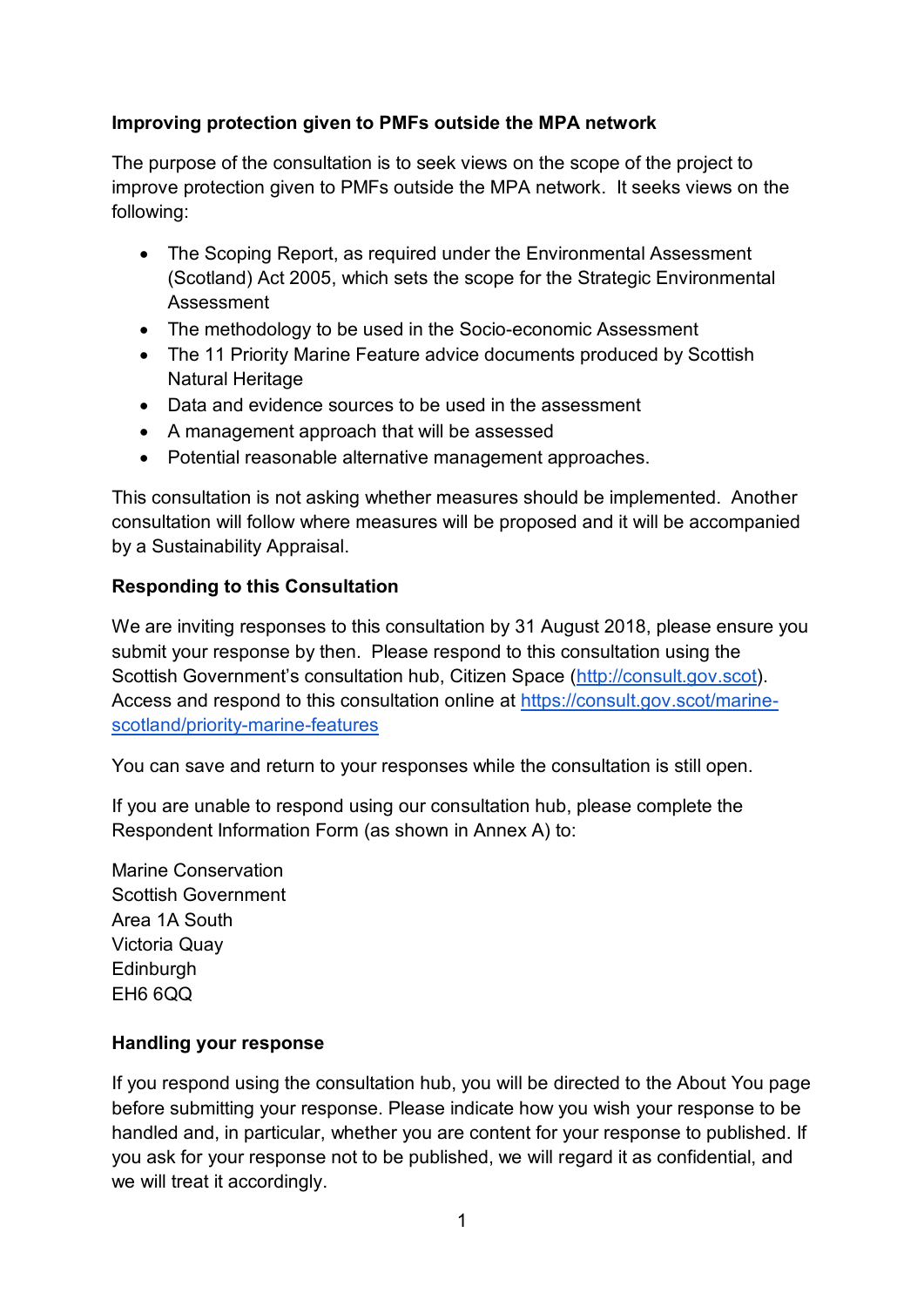All respondents should be aware that the Scottish Government is subject to the provisions of the Freedom of Information (Scotland) Act 2002 and would therefore have to consider any request made to it under the Act for information relating to responses made to this consultation exercise.

To find out how we handle your personal data, please see our privacy policy: https://beta.gov.scot/privacy/

#### **Next steps in the process**

Where respondents have given permission for their response to be made public, and after we have checked that they contain no potentially defamatory material, responses will be made available to the public at http://consult.gov.scot. If you use the consultation hub to respond, you will receive a copy of your response via email.

Following the closing date, all responses will be analysed and considered along with any other available evidence to help us. Responses will be published where we have been given permission to do so. An analysis report will also be made available.

#### **Comments and complaints**

If you have any comments about how this consultation exercise has been conducted, please send them to the contact address above or at marine\_conservation@gov.scot

#### **Scottish Government consultation process**

Consultation is an essential part of the policymaking process. It gives us the opportunity to consider your opinion and expertise on a proposed area of work.

You can find all our consultations online: http://consult.gov.scot. Each consultation details the issues under consideration, as well as a way for you to give us your views, either online, by email or by post.

Responses will be analysed and used as part of the decision making process, along with a range of other available information and evidence. We will publish a report of this analysis for every consultation. Depending on the nature of the consultation exercise the responses received may:

- indicate the need for policy development or review
- inform the development of a particular policy
- help decisions to be made between alternative policy proposals
- be used to finalise legislation before it is implemented

While details of particular circumstances described in a response to a consultation exercise may usefully inform the policy process, consultation exercises cannot address individual concerns and comments, which should be directed to the relevant public body.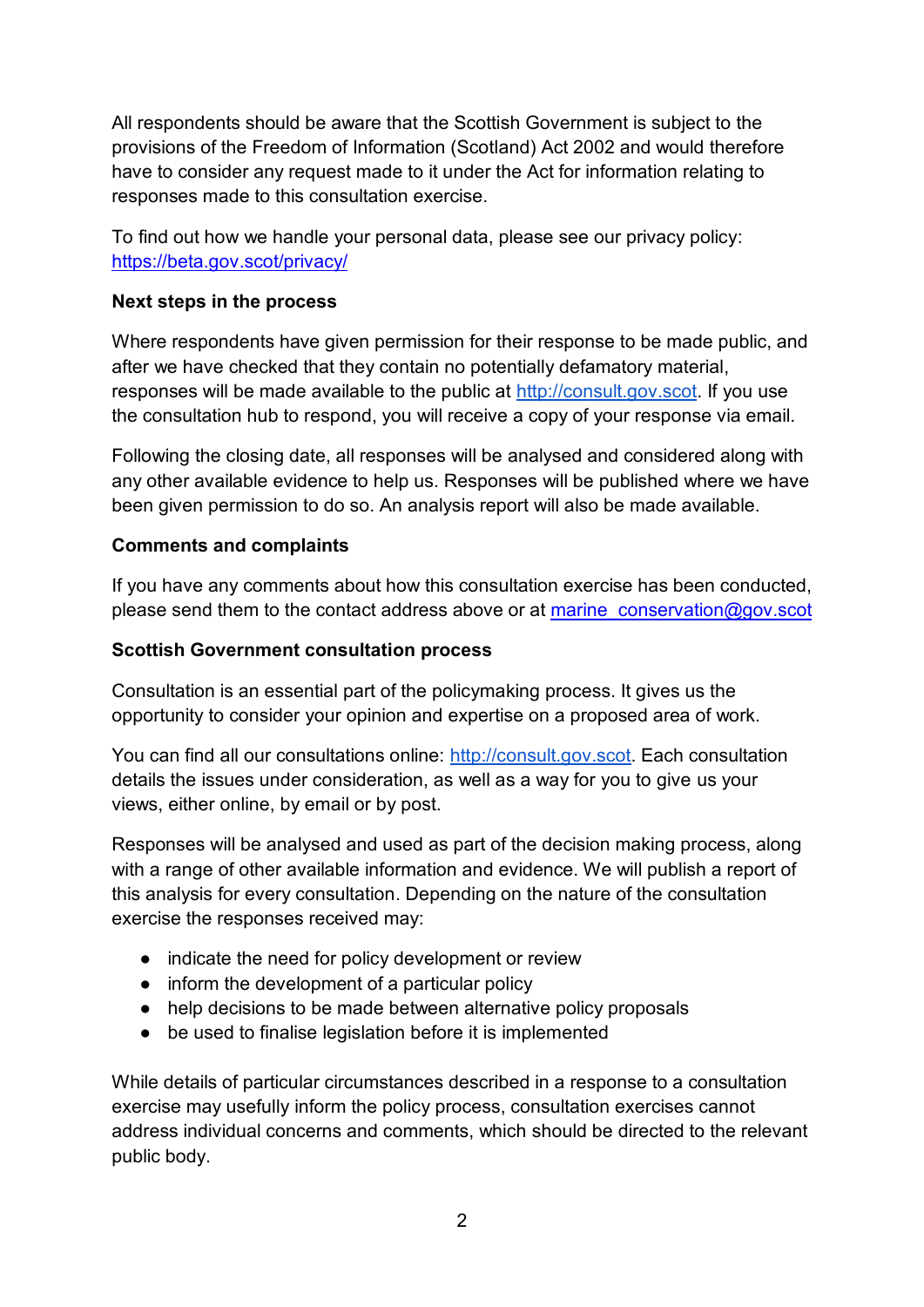#### **Introduction**

The project to improve protection given to PMFs outside the MPA network was initiated in May 2017. This followed an incident in Loch Carron in April 2017 when a flame shell bed was damaged by scallop dredging activity, and resulted in the designation of the Loch Carron MPA. The Cabinet Secretary for Environment, Climate Change, and Land Reform also requested that necessary steps were taken to ensure that Priority Marine Features (PMFs) were being protected in accordance with the National Marine Plan.

The National Marine Plan states that "Development and use of the marine environment must not result in significant impact on the national status of Priority Marine Features". Furthermore the Marine (Scotland) Act 2010 requires that decision makers should act in the way best calculated to further the achievement of sustainable development and use, including the protection and, where appropriate, enhancement of the health of the Scottish marine area.

Most industries have to go through a licensing process, with many required to undertake environmental impact assessments to enable the regulator to determine whether a project will have a significant impact. PMFs are considered in this process, and SNH provide advice to regulators based on published guidance<sup>1</sup>. All regulators should continue to make decisions in accordance with the policies set out in the National Marine Plan.

There is no equivalent mechanism for fisheries. Therefore Marine Scotland commissioned SNH to identify locations where there is a need to consider additional management for bottom contacting mobile fishing gears to ensure there is no significant impact on the national status of PMFs within the 6 nautical mile (NM) limit. The rest of this document sets out the process for determining these areas.

The principal aim of the project is to ensure that the necessary fisheries management measures are in place to ensure protection of PMFs, and comply with the relevant policy in the National Marine Plan. The current PMF list<sup>2</sup> has 81 habitats and species and therefore a prioritisation exercise was undertaken. Through this process Marine Scotland and Scottish Natural Heritage (SNH) identified 11 habitats which are particularly sensitive to impact from bottom contacting mobile fishing gears.

<sup>2</sup> https://www.nature.scot/sites/default/files/2018-

 <sup>1</sup> https://www.nature.scot/sites/default/files/2017-11/Priority-Marine-Features-Guidance-May-2016.pdf

<sup>05/</sup>Priority%20Marine%20Features%20in%20Scotlands%20seas.pdf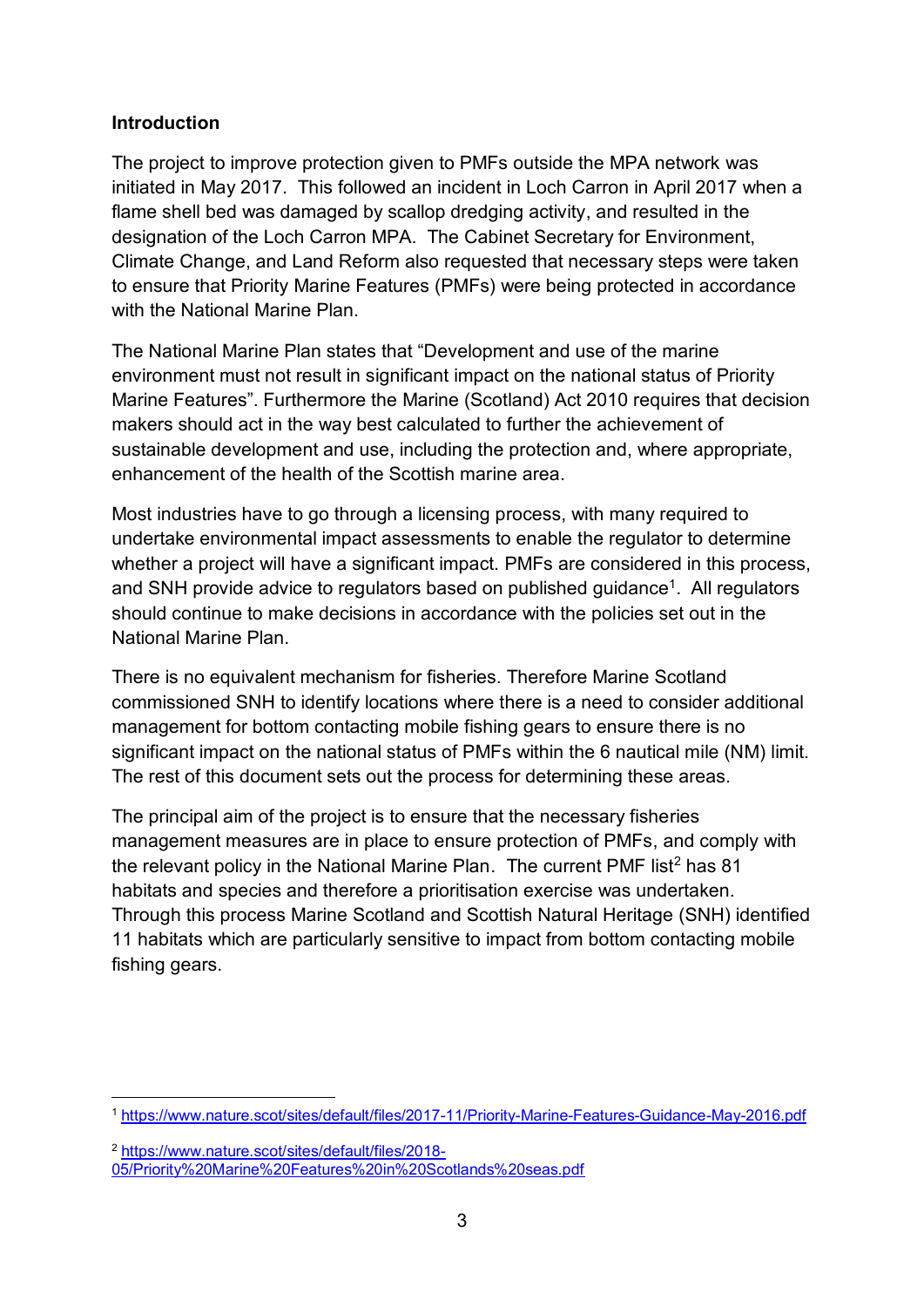The 11 Priority Marine Features are:

- Blue mussel beds
- Cold water coral reefs
- Fan mussel aggregations
- Flame shell beds
- Horse mussel beds
- Maerl beds
- Maerl or coarse shell gravel with burrowing sea cucumbers
- Native ovsters
- Northern sea fan and sponge communities
- Seagrass beds
- Serpulid aggregations

The 11 habitats and species are a very important part of the marine ecosystem. They provide a range of natural goods and services from which we all benefit. Further information on these processes are in Annex C.

Whilst the focus in this project is on managing fisheries to ensure the conservation of these important habitats and species, it is anticipated that the SNH advice documents form part of a wider context. It is expected that the advice in the assessment of each PMF will have relevance to all industries and regulators. Separately, SNH is also developing more detailed guidance on those habitats and species which are regularly assessed in relation to development proposals.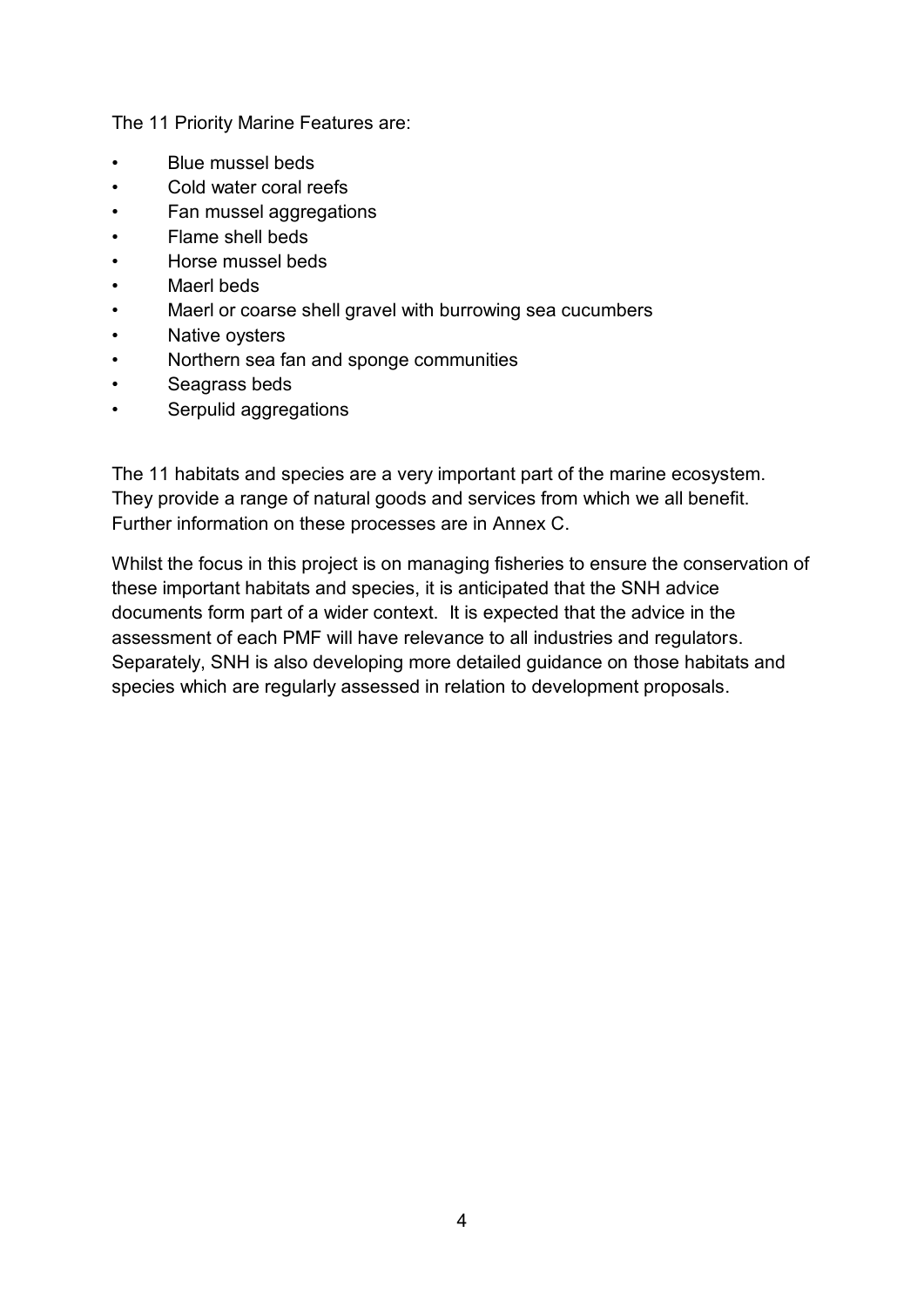#### **Sustainability Appraisal**

A Sustainability Appraisal considers the potential social, economic and environmental effects of the draft proposals, and reasonable alternatives. To do this it draws upon information contained in the Strategic Environmental Assessment (SEA) and the Socio-Economic Impact Assessment in a holistic manner. This ensures that decision-making is informed by relevant environmental and socioeconomic information. It enables the public to consider this information and use it to inform their views on the draft proposals.

Following this scoping consultation the next step for this project will be to undertake the Sustainability Appraisal. This process will take account of views received through this consultation.

#### **Socio-Economic Impact Assessment**

A key source of information for the Sustainability Appraisal is the Socio-Economic Impact Assessment. This aims to identify and assess the potential economic and social effects of a proposed development or policy on the lives and circumstances of people, their families and their communities. The proposed methodology for this assessment is shown in Annex B, along with the data sources being used.

#### **Strategic Environmental Assessment**

The Environmental Assessment (Scotland) Act 2005 ("the 2005 Act") requires that certain public plans, programmes and strategies be assessed for their potential effects on the environment. This assessment is used to determine any positive and negative effects on the environment as a consequence of the proposed development or policy.

The 2005 Act defines a multi-step process to deliver this assessment. The first step is Screening which determines whether a SEA is required. The second step is Scoping which determines the scope of what should be considered in the SEA. In the case of this project these steps have been combined into a Screening and Scoping Report. The 2005 Act requires that you consult certain public bodies at this stage. However for this project we have decided to seek wider public views at this stage. The Screening and Scoping is attached separately on the Citizen Space page and a key part of this consultation is to seek your views on this as outlined in the questions below.

Following completion of the Screening and Scoping stage the Environmental Report will be produced. This is based on the scope that has been determined at the previous stage. The Environmental Report for this process will be subject of a further consultation. The Environmental Report is a key part of the process and the evidence within it is fundamental to the Sustainability Appraisal.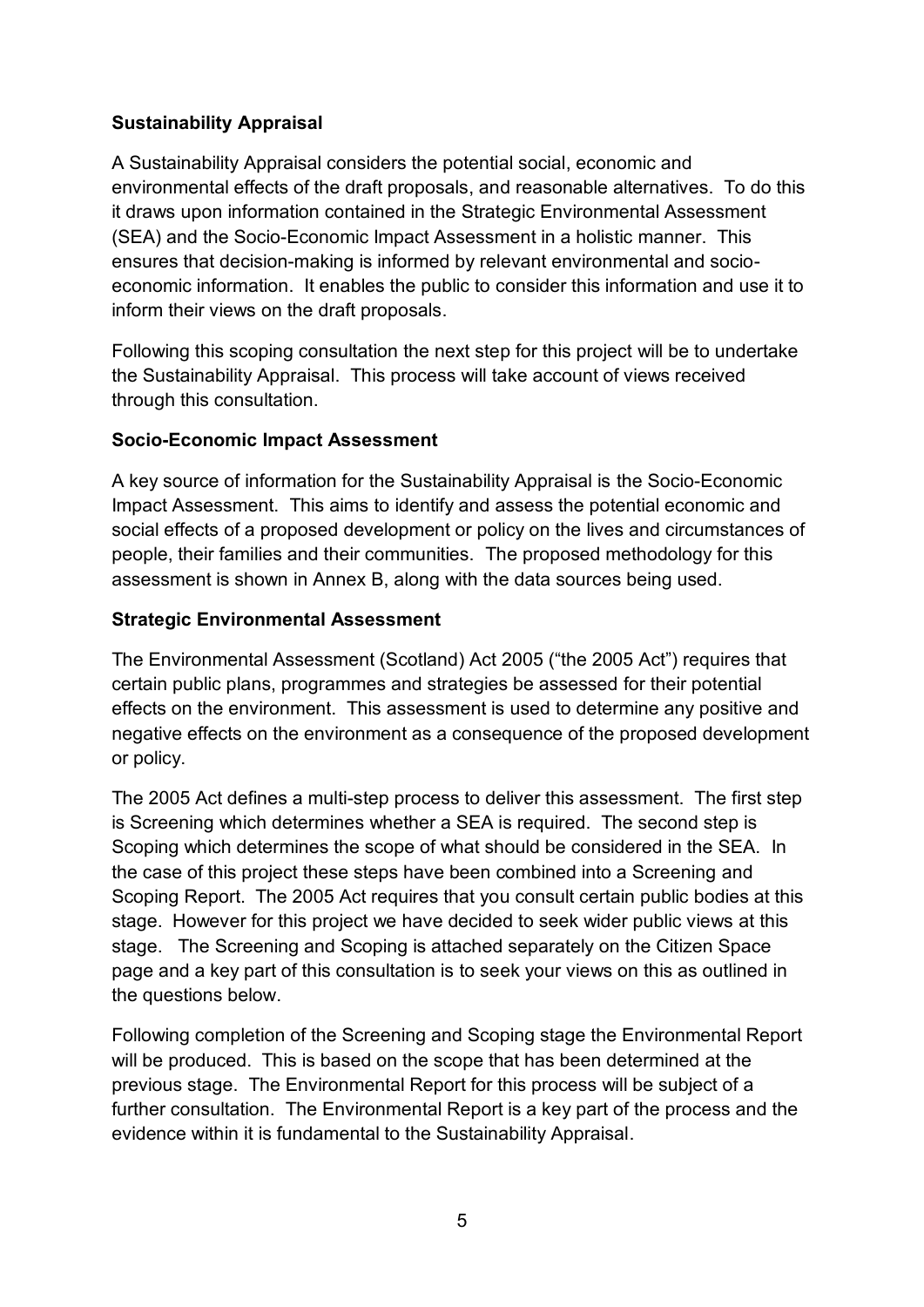The final stage is the Post Adoption Statement. This outlines how the assessment findings and the comments received at the main consultation, both on the proposed measures and the Environmental Report, have been taken into account. The statement is designed to improve the transparency of the decision making process within plans. There is no specific timescale for preparing a Post Adoption Statement. The 2005 Act states should be published 'as soon as reasonably practicable' after the adoption of a qualifying plan.

#### **Questions**

- 1. Do you have any comments on the economic assessment methodology?
- 2. Do you have any comments on the Screening / Scoping Report for the Strategic Environmental Assessment?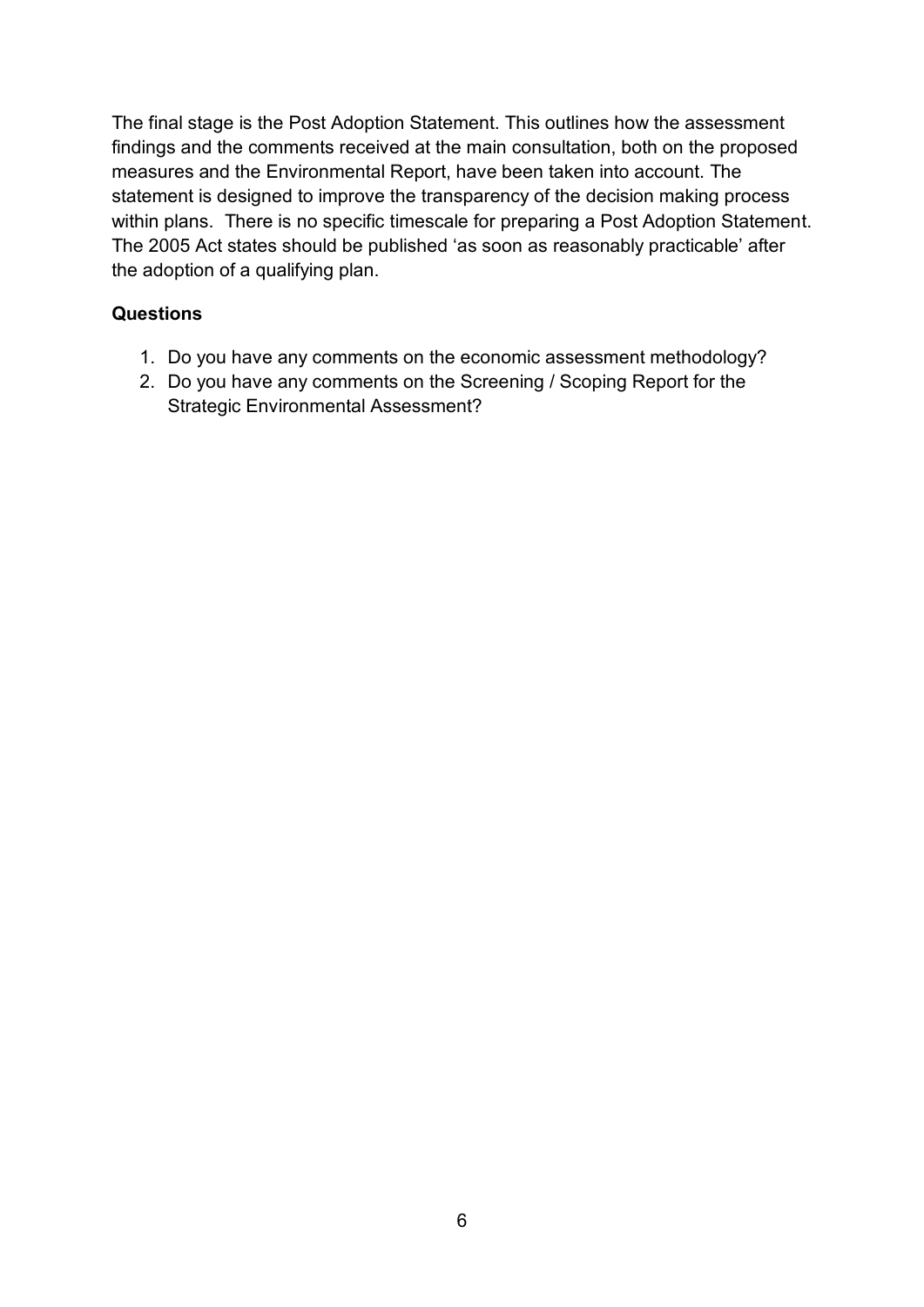#### **SNH advice**

Scottish Natural Heritage has provided advice documents for each of the 11 habitats and species. These are published on the Citizen Space page and provide a range of information about each of the habitats and species:

- **Ecology, distribution, status and sensitivity** what the feature is, where it occurs and the case for protection
- **Ecosystem Services** The benefits they provide to society. There is further information on this in Annex C.
- **Existing protection** The MPA network and the extent to which existing and proposed fisheries management measures protect the habitat or species in question.
- **Assessment against NMP General Policy 9** general advice and recommendations on whether additional fisheries management should be considered to ensure there is no significant impact on national status of the PMF. This includes a description of areas for management consideration.
- **Knowledge-gap areas** –Areas where some evidence exists regarding presence of the habitat or species, but is insufficient to determine whether fisheries management is necessary.
- **Data confidence and reference** details of the underpinning evidence-base
- **Overview map** showing the distribution of managed and unmanaged records, and areas for management consideration.

The evidence and advice in these documents are fundamental to the Sustainability Appraisal. Therefore this consultation seeks views on these advice documents.

#### **Areas for management consideration**

Areas for management consideration represent advice from SNH that indicates where attention should be focused to ensure that a significant impact on the national status of these PMFs is avoided, as a result of the use of bottom contacting mobile fishing gear. However, SNH is not recommending that the entirety of these areas be closed to bottom contacting mobile fishing gear. These areas will be used as a basis for discussion on management. A series of steps were undertaken to identify areas for management consideration.

Firstly, the PMF records were sorted into three categories as described below.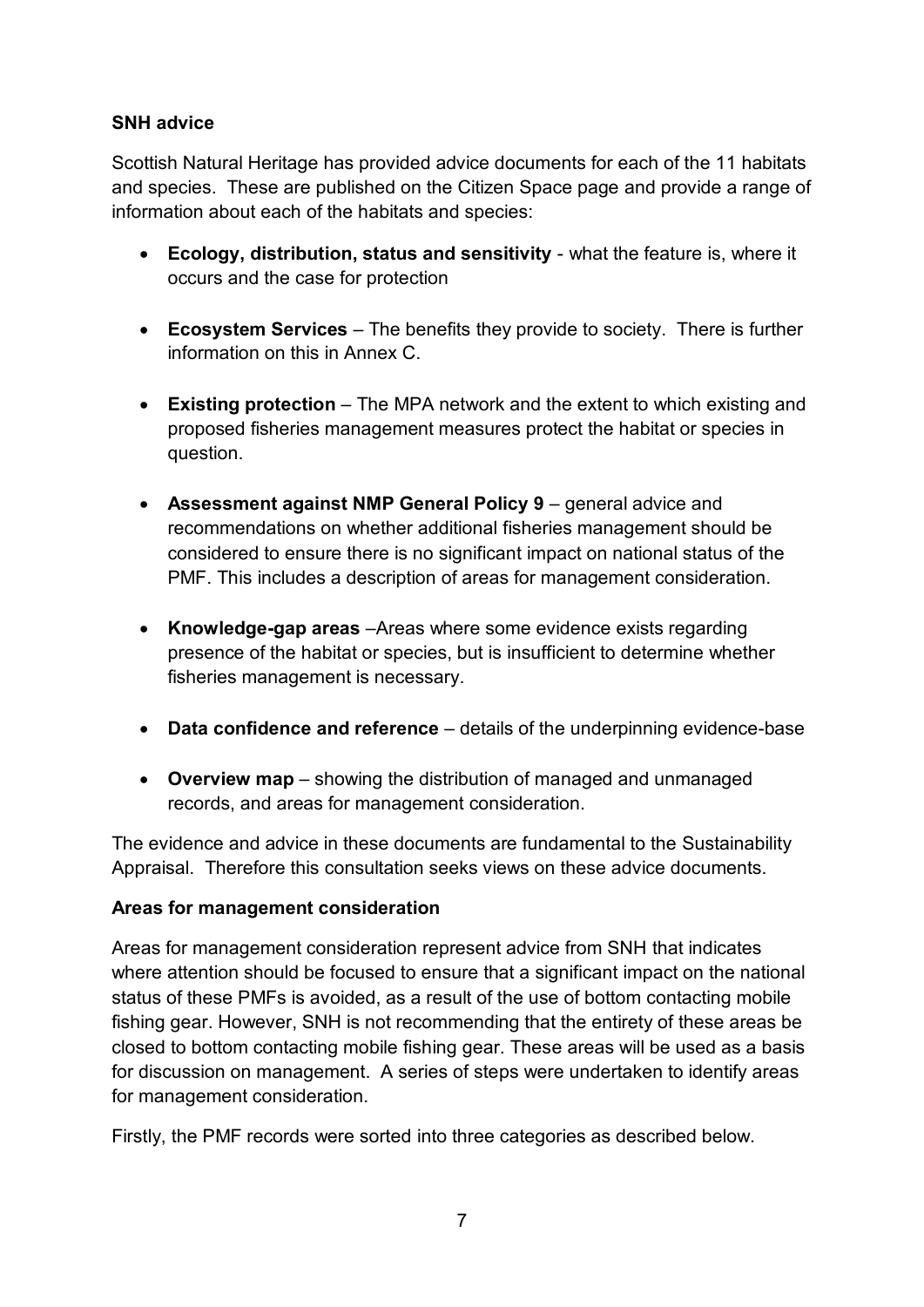**No possible overlap with bottom-contacting fishing gear** - intertidal records and records in subtidal areas where it would not be possible to use bottom contacting fishing gear (e.g. due to shallow water depth, narrow channel access etc.). These PMF records are shown in the advice documents. These records comprise seagrass beds, blue mussel beds, native oysters and a small number of maerl bed records. Risk to these features from other activities will continue to be managed through existing licensing processes.

**Managed** - subtidal PMF records within the MPA network and/or fisheries management areas where bottom contacting mobile fishing gears currently are, or are proposed to be, prohibited year round.

**Unmanaged** - subtidal PMF records not within the MPA network and/or fisheries management areas where bottom contacting mobile fishing gears currently are, or are not proposed to be, prohibited year round.

The overall distribution of the managed and unmanaged records of the 11 habitats and species used in this review is shown in figure 1.

The next step was to consider whether the protection afforded by existing management would ensure no significant impact on national status for each of the habitats and species. This involved assessing the distribution and extent of the managed and unmanaged records against information on the ecology, distribution, status and sensitivity of each of the habitats and species. Where SNH considered that additional management might be required the habitats and species records in proximity to each other were grouped and described as areas for management consideration. Table 1 and figure 2 show that there is considerable overlap in areas identified for the different habitats and species for management consideration.

#### **Questions**

- 3. Do you have any comments on the approach taken by SNH to develop the advice?
- 4. Do you have any comments on the specific advice for any of the PMFs?
- 5. Do you have any comments in the identification of areas for management consideration?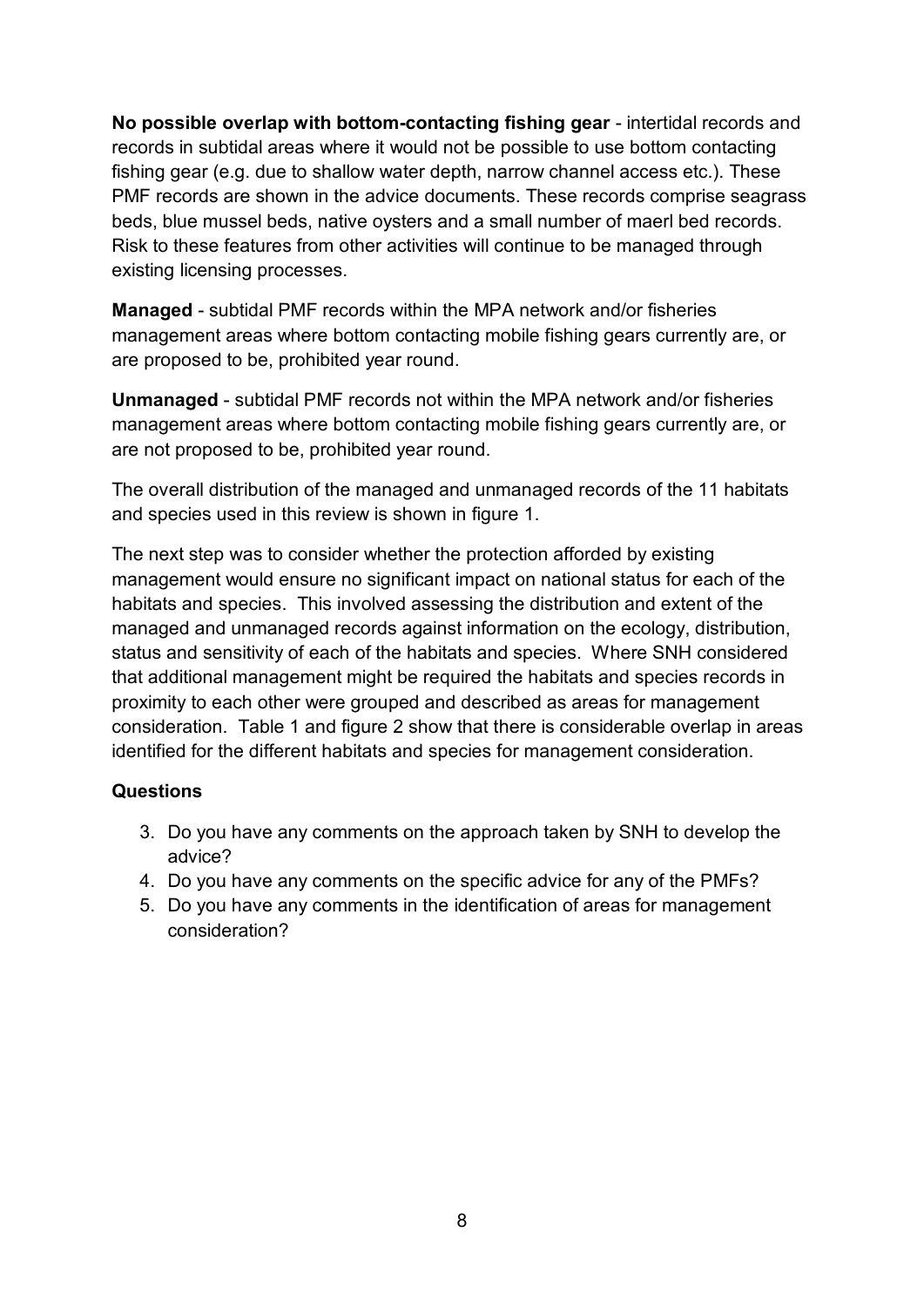

Figure 1. Distribution of managed and unmanaged records used in this review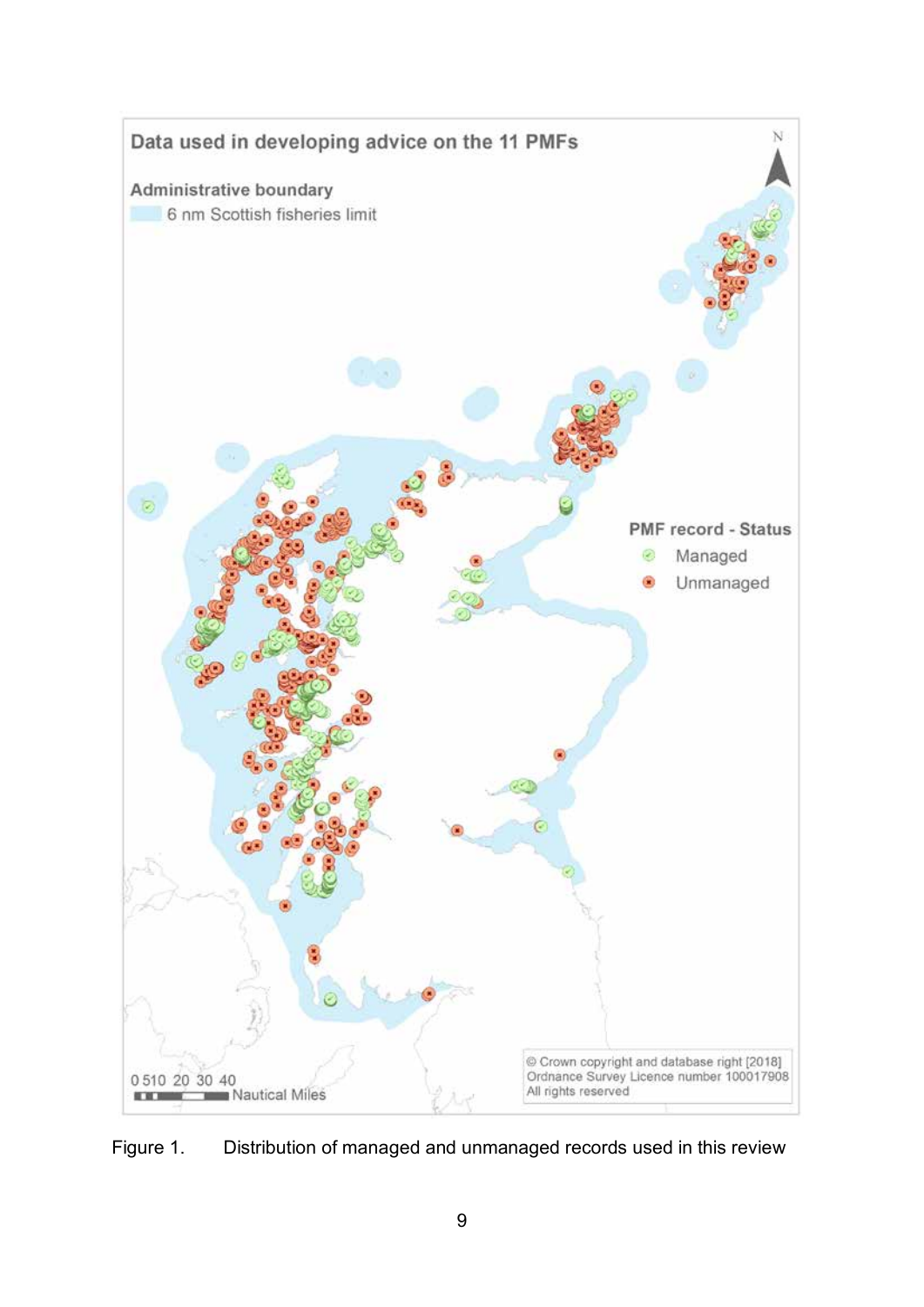

Figure 2. Areas for management consideration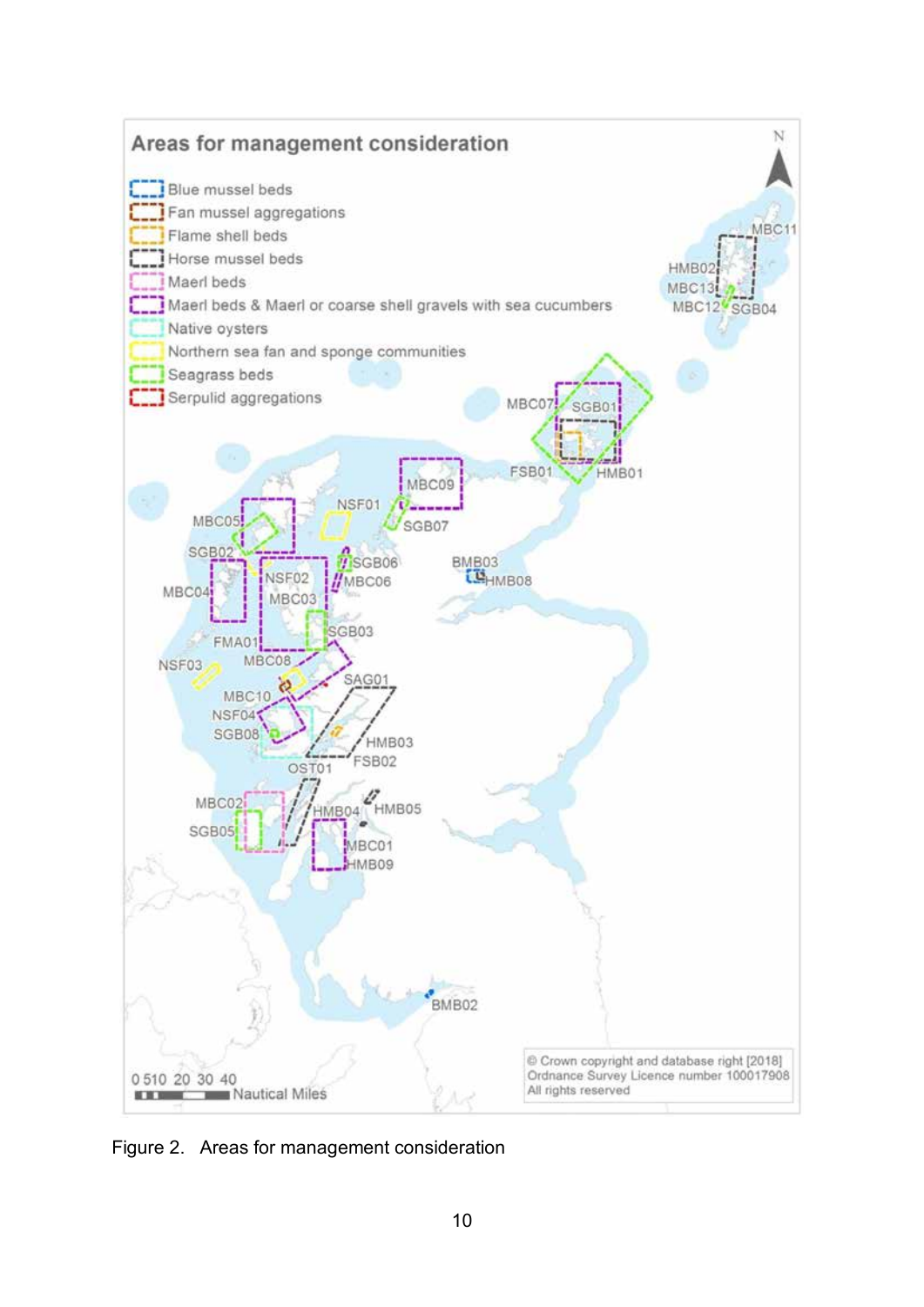| <b>PMF</b>                                                                       | Areas for management consideration                                                                                                                                                                                                                                                                                                                                                              |
|----------------------------------------------------------------------------------|-------------------------------------------------------------------------------------------------------------------------------------------------------------------------------------------------------------------------------------------------------------------------------------------------------------------------------------------------------------------------------------------------|
| <b>Blue mussel beds</b>                                                          | 2<br>Solway Firth - BMB02; Dornoch Firth - BMB03                                                                                                                                                                                                                                                                                                                                                |
| Cold-water coral reefs                                                           |                                                                                                                                                                                                                                                                                                                                                                                                 |
| Fan mussel aggregations                                                          | South-east of Muck - FMA01<br>1                                                                                                                                                                                                                                                                                                                                                                 |
| Flame shell beds                                                                 | $\overline{2}$<br>Scapa Flow - FSB01; Port Appin - FSB02                                                                                                                                                                                                                                                                                                                                        |
| Horse mussel beds                                                                | Orkney - HMB01; Shetland - HMB02; Lochs<br>$\overline{7}$<br>Linnhe, Leven and Eil - HMB03; Craignish to<br>Gigha - HMB04; Loch Long (Upper) -<br>HMB05; Dornoch Firth - HMB08; Gourock -<br>HMB09                                                                                                                                                                                              |
| Maerl beds<br>& Maerl or coarse shell<br>gravel with burrowing sea<br>cucumbers# | 13 Clyde# - MBC01; Islay and Jura - MBC02;<br>Skye <sup>#</sup> - MBC03; Uists <sup>#</sup> - MBC04; Lewis &<br>Harris# - MBC05; Inner Sound# - MBC06;<br>Orkney <sup>#</sup> - MBC07; Mallaig to Mull <sup>#</sup> - MBC08;<br>Kylesku to Eriboll# - MBC09; North-west Mull#<br>- MBC10; Shetland (Lunning Sound) -<br>MBC11; Shetland (Wadbister) - MBC12;<br>Shetland (Papa (North)) - MBC13 |
| Native oysters                                                                   | West coast of Mull and Ulva - OST01<br>$\mathbf 1$                                                                                                                                                                                                                                                                                                                                              |
| Northern sea fan and sponge<br>communities                                       | Shiant East Bank - NSF01; Little Minch -<br>4<br>NSF02; Sea of Hebrides (Mingulay 4) -<br>NSF03; South of Eigg - NSF04                                                                                                                                                                                                                                                                          |
| Seagrass beds                                                                    | Orkney - SGB01; Sound of Harris - SGB02;<br>8<br>South Skye - SGB03; SW Shetland - SGB04;<br>Loch Indaal (Islay) - SGB05; Gairloch -<br>SGB06; Enard Bay and Edrachillis Bay -<br>SGB07; Ulva - SGB08                                                                                                                                                                                           |
| Serpulid aggregations                                                            | 1 Loch Ailort - SAG01                                                                                                                                                                                                                                                                                                                                                                           |

### Table 1. Advice from SNH on areas for management consideration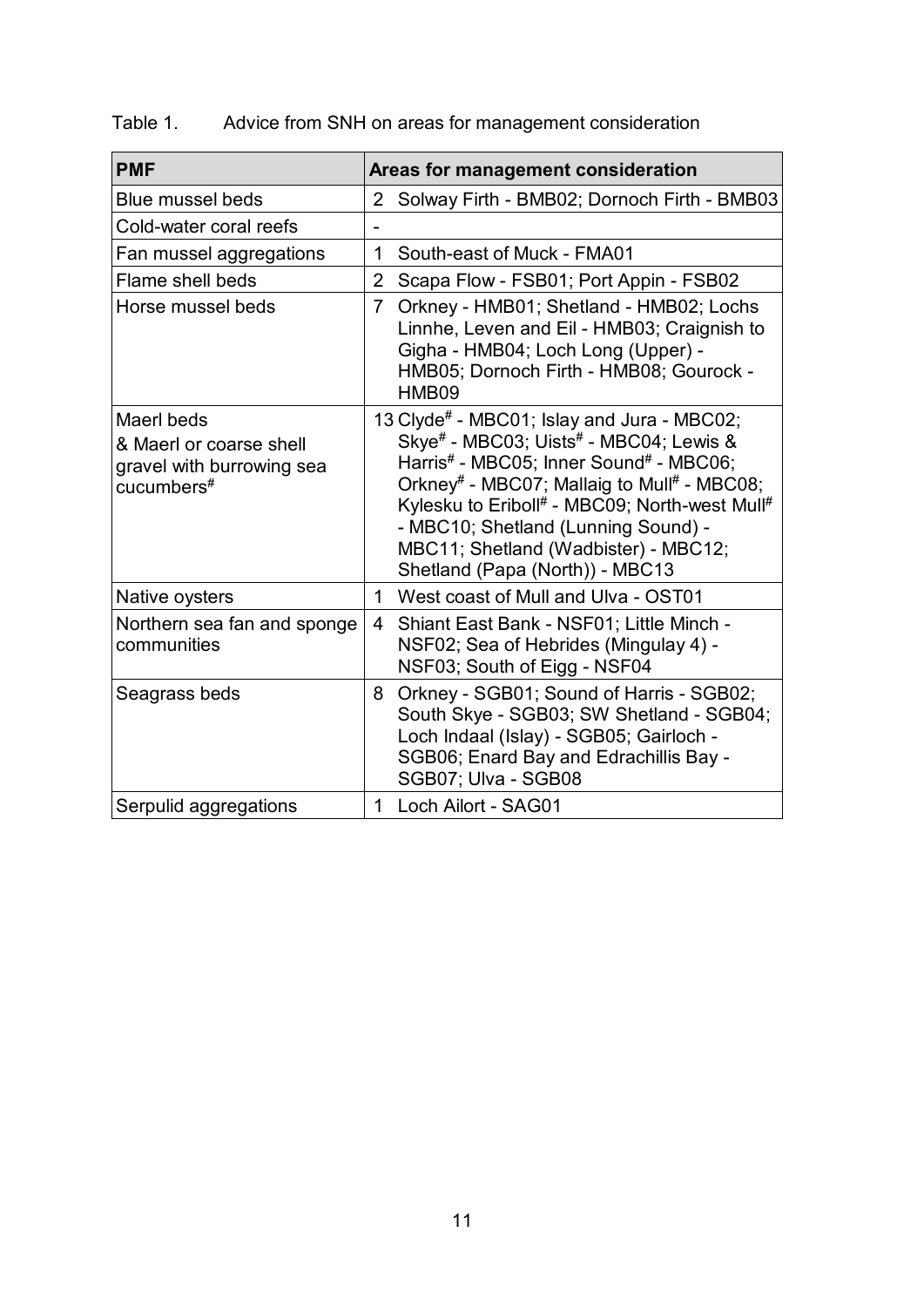#### **Knowledge gaps**

SNH has also identified knowledge gaps. These are areas with PMF records (or potentially suitable habitat from modelling studies) in which additional survey work would be required to confirm the current presence and/or status of the feature. This would be necessary before determining whether further discussion on management is required. Within the PMF advice a description of these knowledge gap areas is provided. For convenience they are listed in Table 2 and shown in the map in Figure 3. These areas may help target future survey and monitoring activity.

Table 2. Advice from SNH on knowledge gaps

| <b>PMF</b>                                                                                   | Knowledge gap areas identified                                                                                                                                                                                       |  |
|----------------------------------------------------------------------------------------------|----------------------------------------------------------------------------------------------------------------------------------------------------------------------------------------------------------------------|--|
| <b>Blue mussel beds</b>                                                                      | Inverkip and Loch Long - BMB01; Whiteness<br>$\overline{2}$<br>Voe - BMB04                                                                                                                                           |  |
| Cold-water coral reefs                                                                       | 3<br>NW Skye - Coral - CWC01; South of Rum -<br>FMA04; East of Barra - FMA06                                                                                                                                         |  |
| Fan mussel aggregations                                                                      | Scapa Flow & Copinsay - FMA02; Small Isles<br>8<br>- FMA03; South of Rum - FMA04; Southern<br>Inner Sound - FMA05; East of Barra - FMA06;<br>NW Tiree - FMA07; South of Islay - FMA08;<br>Off Clyde Sea Sill - FMA09 |  |
| Flame shell beds                                                                             | Inchmarnock - FSB03; Inner Sound - FSB04;<br>3<br>Loch Leven - FSB05                                                                                                                                                 |  |
| Horse mussel beds                                                                            | 3<br>Islay - HMB06; East Skye - HMB07; Firth of<br>Forth - HMB10                                                                                                                                                     |  |
| Maerl beds<br>& Maerl or coarse shell<br>gravel with burrowing sea<br>cucumbers <sup>#</sup> |                                                                                                                                                                                                                      |  |
| Native oysters                                                                               | <b>REDACTED</b> - 5 areas identified but not mapped<br>- in accordance with SNH sensitive species<br>policy (areas are finer resolution than<br>permissible 20 km grid).                                             |  |
| Northern sea fan and sponge<br>communities                                                   | East of Uists - NSF05; West of Tiree - NSF06;<br>$\overline{7}$<br>West of the Hebrides - NSF07; NW Skye -<br>NSF08; West of Skye - NSF09; SW Barra<br>Head - NSF10; Sound of Jura - NSF11                           |  |
| Seagrass beds                                                                                |                                                                                                                                                                                                                      |  |
| Serpulid aggregations                                                                        | <b>West Loch Tarbert - SAG02</b><br>1                                                                                                                                                                                |  |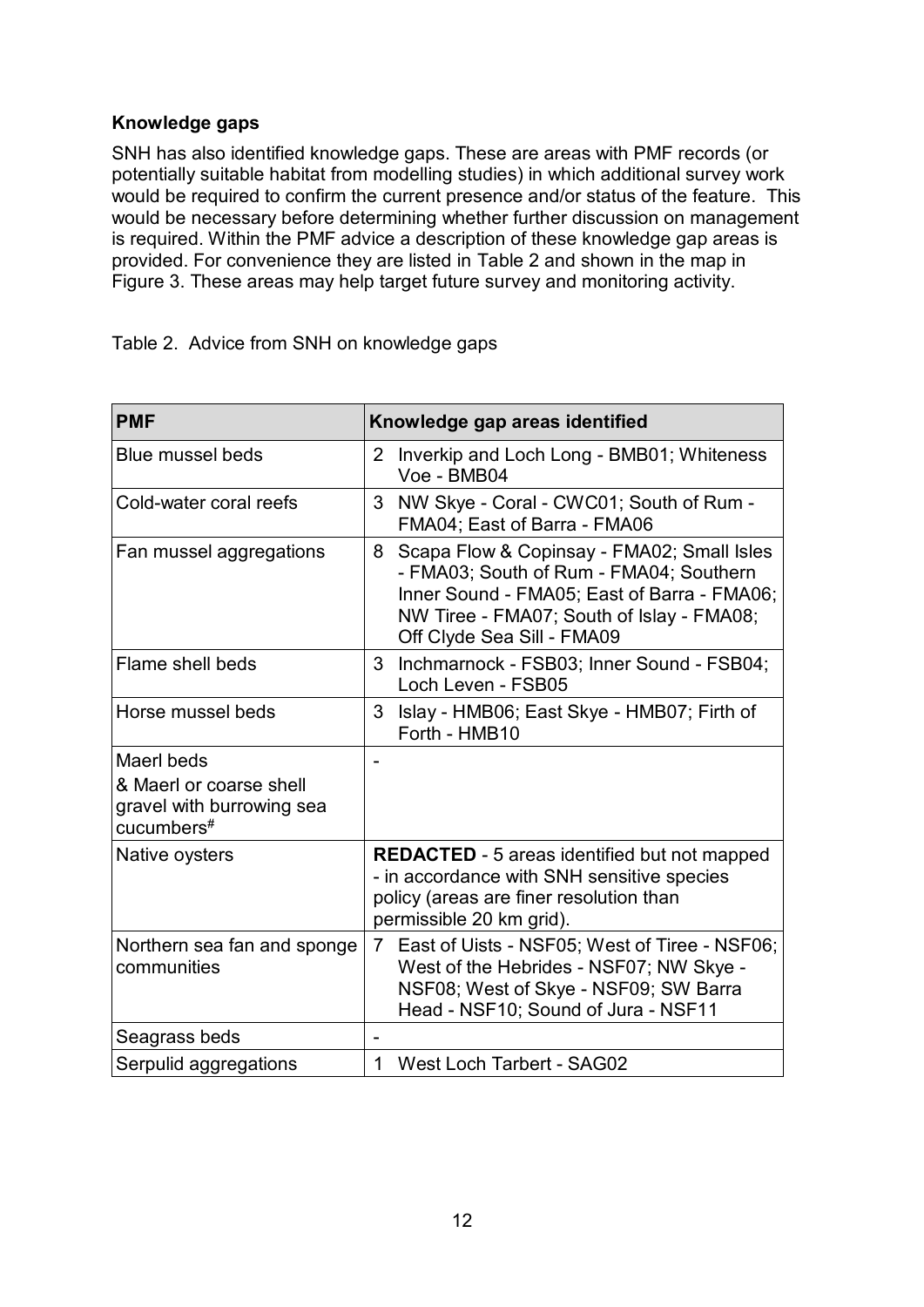

Figure 3. Knowledge gap areas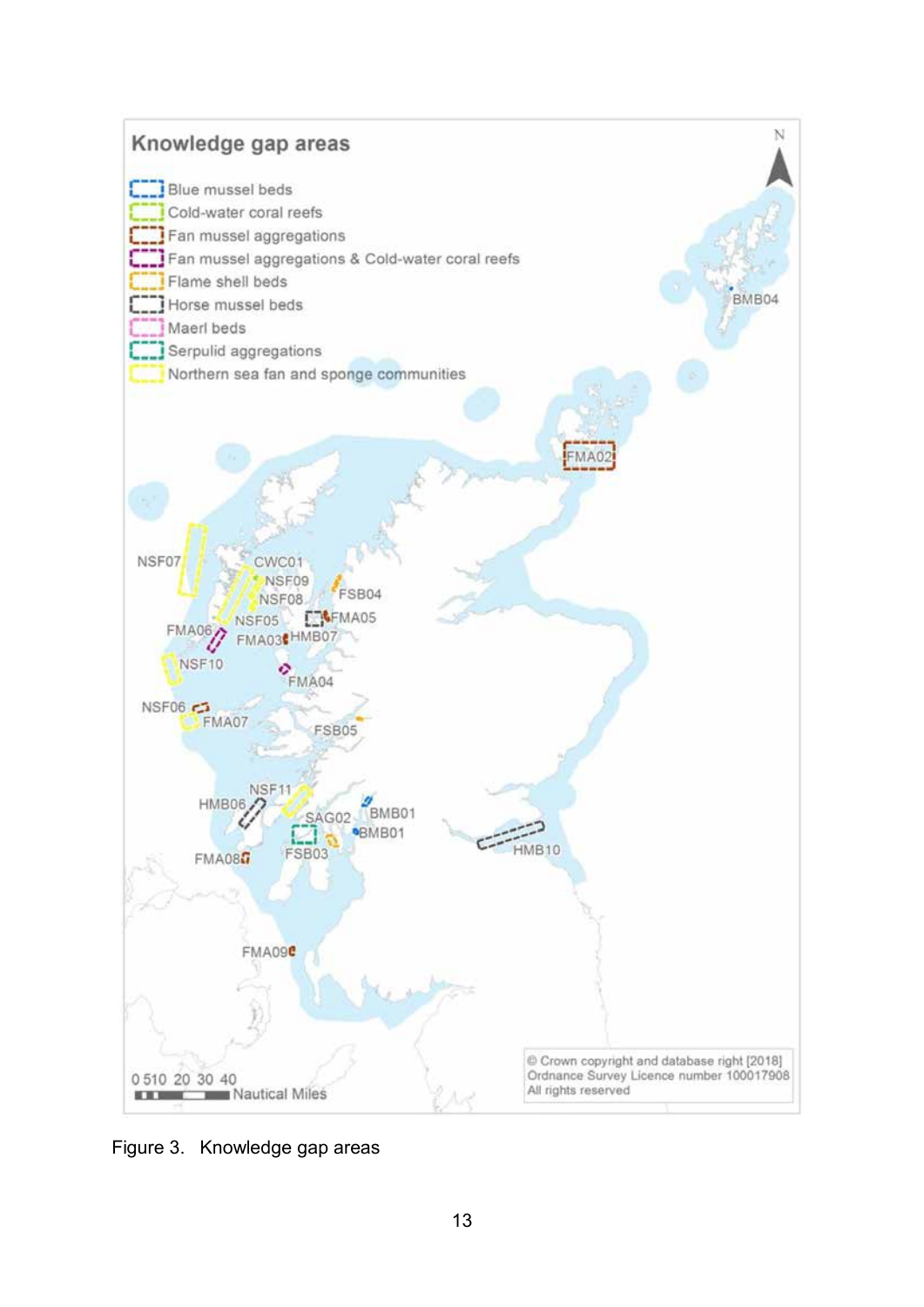#### **The Fishing Footprint**

In order to assess the potential interaction between bottom contacting mobile fishing gear and the PMFs it is important to establish the footprint of these activities. To do this we are using a product prepared by ICES for the OSPAR intermediate assessment. This uses Vessel Monitoring System (VMS) data to provide an annual output made up of grid cells (like pixels). The gridded data estimates the number of fishing hours per method per year in each cell for the years 2009-2016.

For our purposes we have merged the 8 annual layers into a single average layer – one for trawl and seines, and the other for dredges. Within each layer we have then identified the cells in which there are 12 or more hours fishing effort by the whole UK fishing fleet using that method. In 2016 inshore MPA management measures were introduced which affected this footprint, and therefore areas where fishing can no longer take place have been erased.

There are also further inshore measures to be consulted on later this year. Therefore a further indicative version of the footprint has been produced to take account of these. For the purpose of this exercise it assumes that the proposed measures will take effect and therefore any affected parts of the fishing foot print are shown in a darker colour. Clearly should these proposed measures change before implementation then the footprint will be adjusted accordingly.

The VMS data used in this exercise has its limitations. The smallest vessels required to have a VMS system are 12 metres overall length. It is recognised that there are vessels smaller than this using mobile gear in coastal waters. Assistance to identify any areas of missing footprint for these smaller vessels is a key part of this consultation. We would very much like to hear from stakeholders who can provide evidence that can fill any gaps in the footprints. Having a clearly defined footprint will enable comparison between the approaches which are assessed in the Sustainability Appraisal. Figures 4 (seine / trawl) and 5 (dredge) show the average footprints for 2009-2016.

#### **Questions**

- 6. Do you agree that 12 hours per year is a suitable level to define the fishing footprint?
- 7. Do you have any evidence of fishing activity outwith the footprint, in particular for vessels under 12m in length?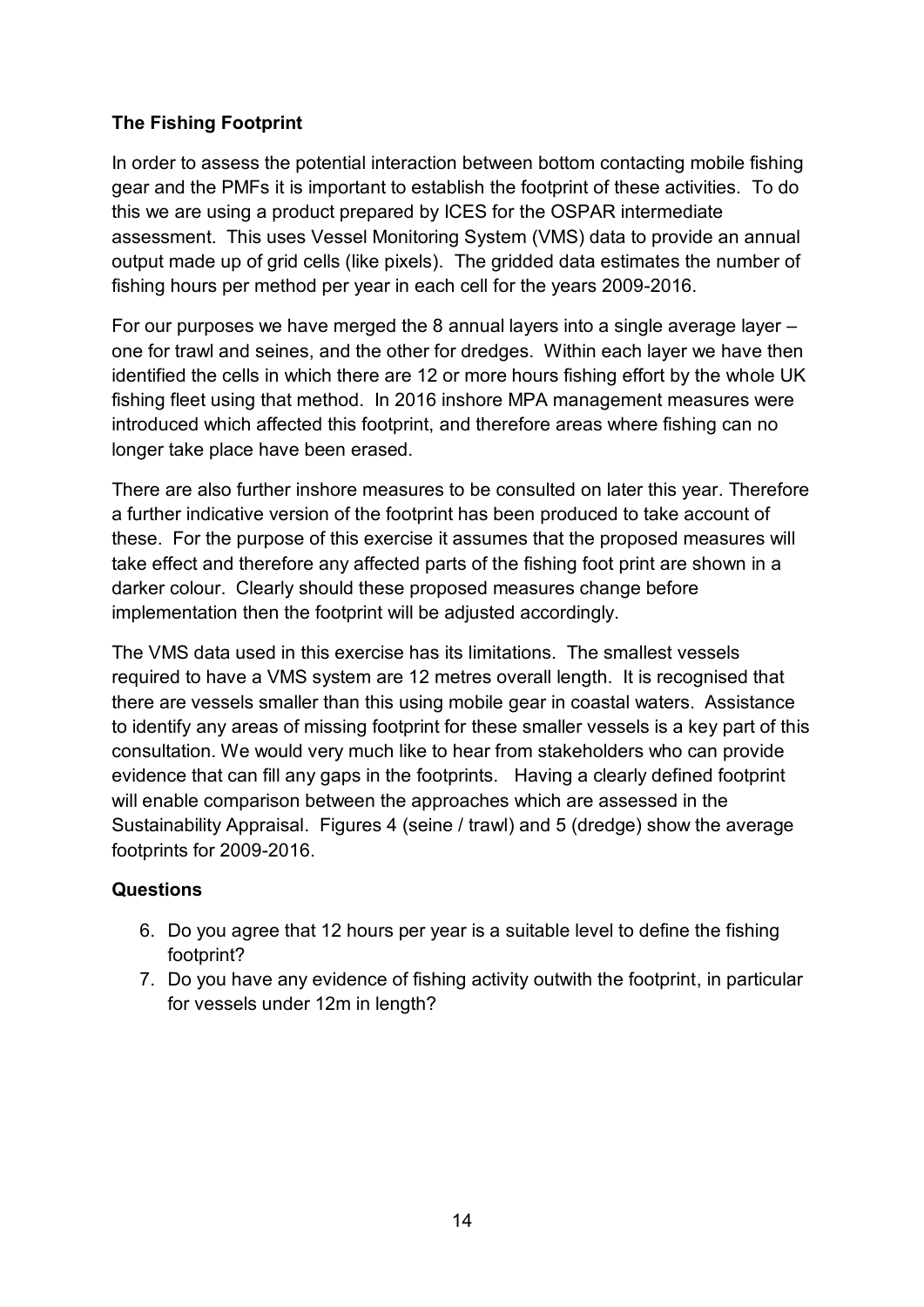

Figure 4. Foot print of bottom contacting trawl gear use 2009-2016.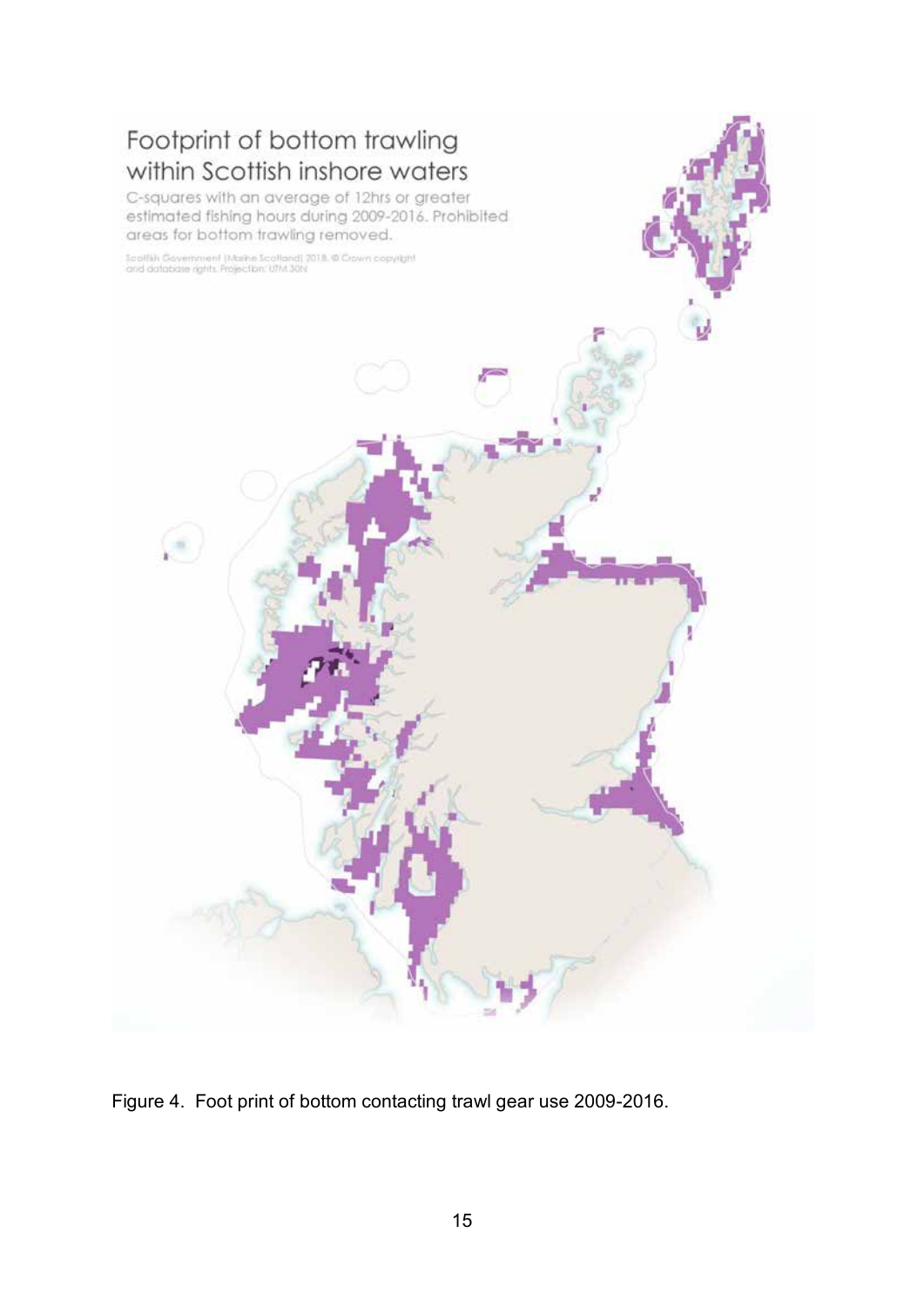

Figure 5. Foot print of dredge gear use 2009-2016.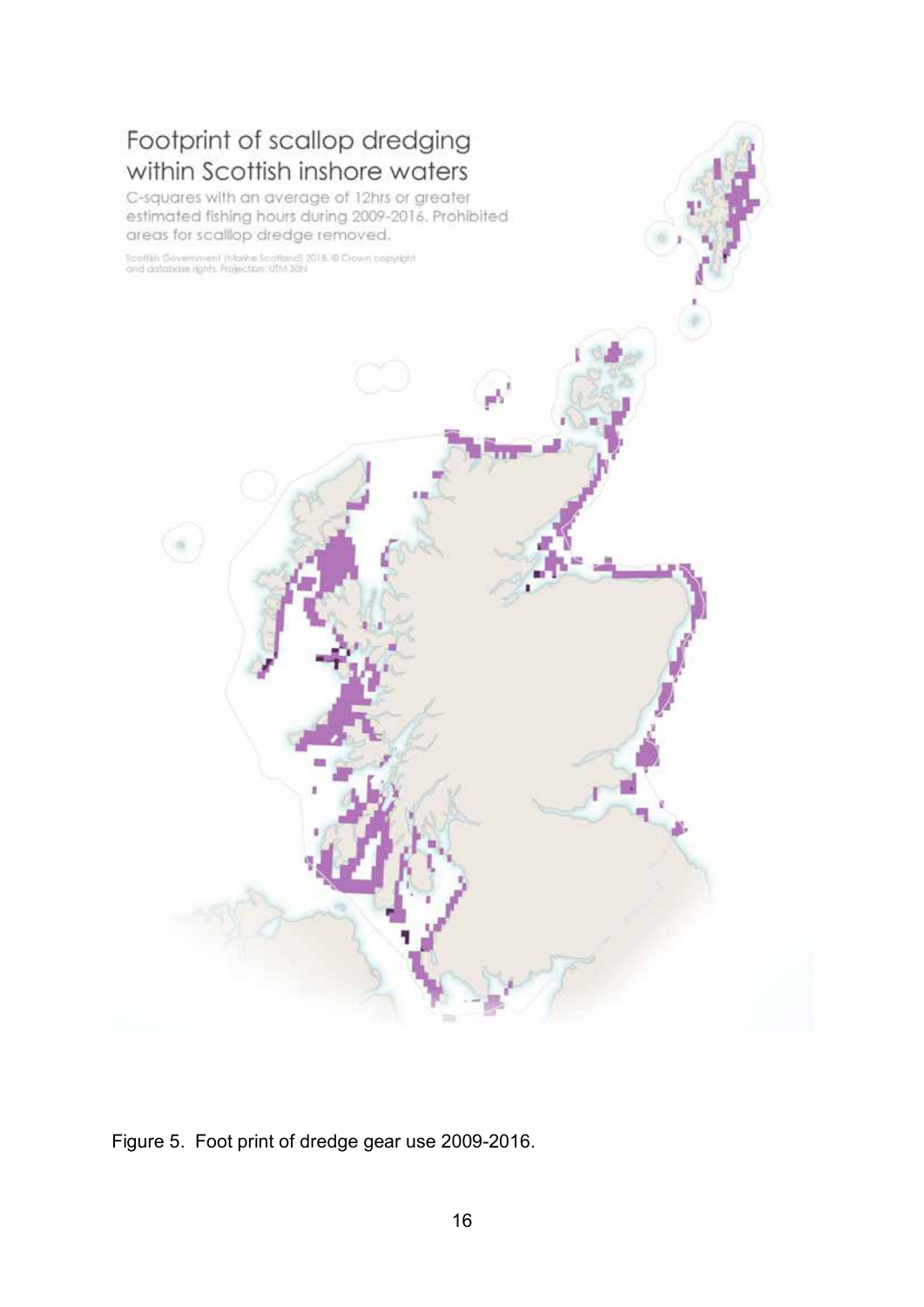#### **Potential management approaches**

In order to undertake the Sustainability Appraisal there needs to be a range of potential management approaches that can be assessed to determine potential environmental and economic effects. Testing more than one approach allows the range of potential effects to be identified. For this purpose one management approach has been identified, and the consultation seeks views on reasonable alternatives.

At this point in time we have only devised this approach to be tested in the Sustainability Appraisal. We are not consulting, at this point, on whether this management approach should be implemented. A further consultation will be undertaken for this purpose once the Sustainability Appraisal is completed, and that evidence is available for consideration.

#### **Identified management approach for appraisal**

This would adopt a standard approach to defining the extent of potential management measures. This would be done by identifying the areas requiring protection and create zones around them where certain activities would be prohibited. This starts by looking within the areas for management consideration identified in the SNH advice. Zones are then drawn around the records of habitats and species using activity data, environmental factors, and where necessary geographic points of interest. The precautionary principle is applied by zoning off PMFs even where they are not subject to current fishing pressure.

An example of this is shown in Figure 6 using areas for management consideration around Islay and Jura. All examples are shown on Marine Scotland Maps National Marine Plan Interactive (NMPi). At this stage this is for illustrative purposes only.

#### **Questions**

- 8. Do you have any views on the management approach identified for the appraisal?
- 9. Are there any other reasonable alternative approaches to management that could be tested in the Sustainability Appraisal?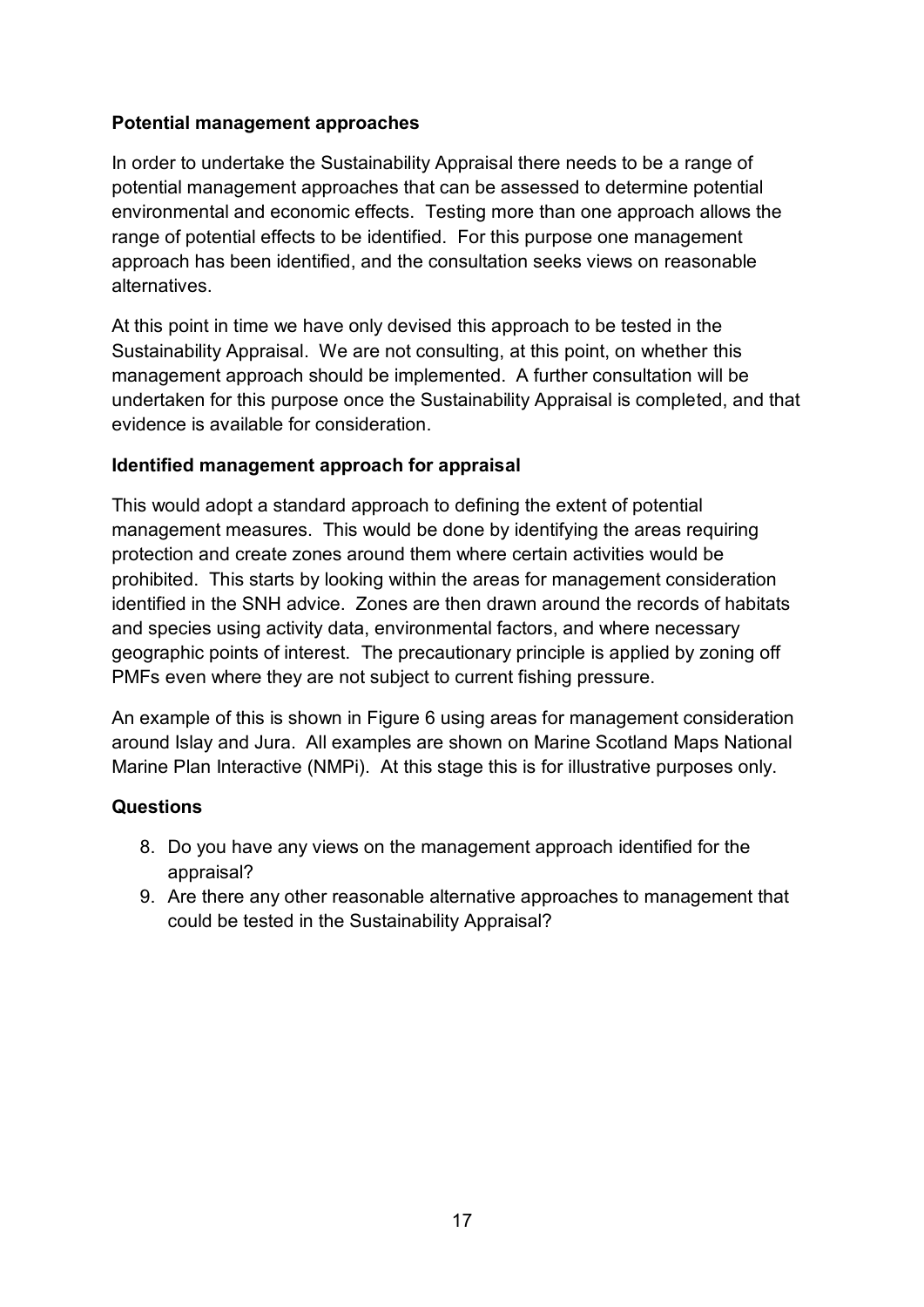

Figure 6. Example of identifying management zones within areas for management consideration.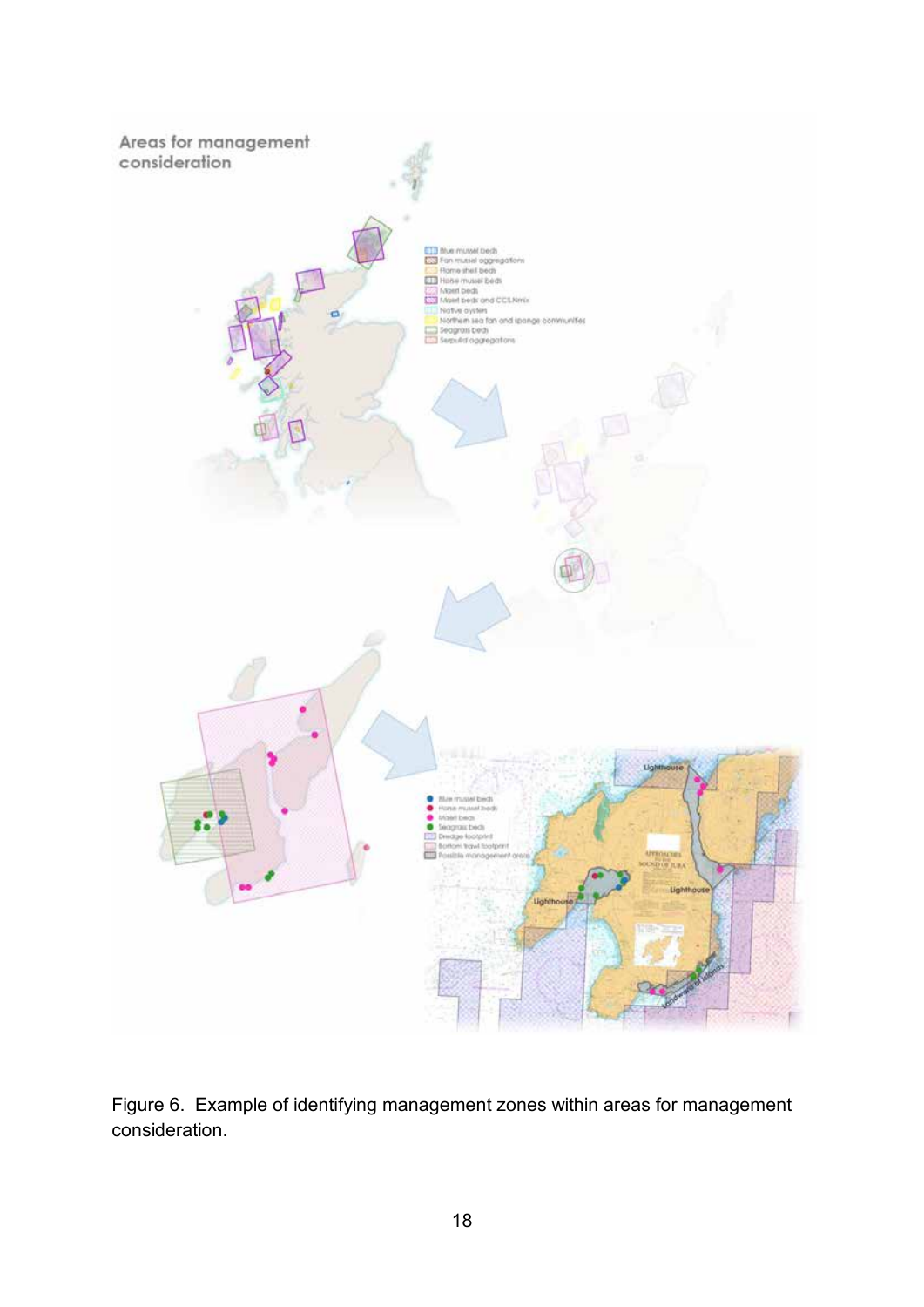#### **Annex A – Respondents Information Form**



#### **Improving protection given to PMFs outside the MPA network**

#### **RESPONDENT INFORMATION FORM**

**Please Note** this form **must** be completed and returned with your response.

Are you responding as an individual or an organisation?

Individual

П **Organisation** 

Full name or organisation's name

Phone number

Address

| Postcode                                                                                                                                       |                                                                                                                                                                                                                       |
|------------------------------------------------------------------------------------------------------------------------------------------------|-----------------------------------------------------------------------------------------------------------------------------------------------------------------------------------------------------------------------|
| Email                                                                                                                                          |                                                                                                                                                                                                                       |
| The Scottish Government would like your<br>permission to publish your consultation<br>response. Please indicate your publishing<br>preference: | Information for organisations:<br>The option 'Publish response only (without<br>name)' is available for individual respondents<br>only. If this option is selected, the organisation<br>name will still be published. |
| Publish response with name                                                                                                                     | If you choose the option 'Do not publish                                                                                                                                                                              |

 $\Box$ 

Publish response only (without name)  $\Box$ 

Do not publish response

If you choose the option 'Do not publish response', your organisation name may still be listed as having responded to the consultation in, for example, the analysis report.

We will share your response internally with other Scottish Government policy teams who may be addressing the issues you discuss. They may wish to contact you again in the future, but we require your permission to do so. Are you content for Scottish Government to contact you again in relation to this consultation exercise?

|--|--|

 $\Box$ No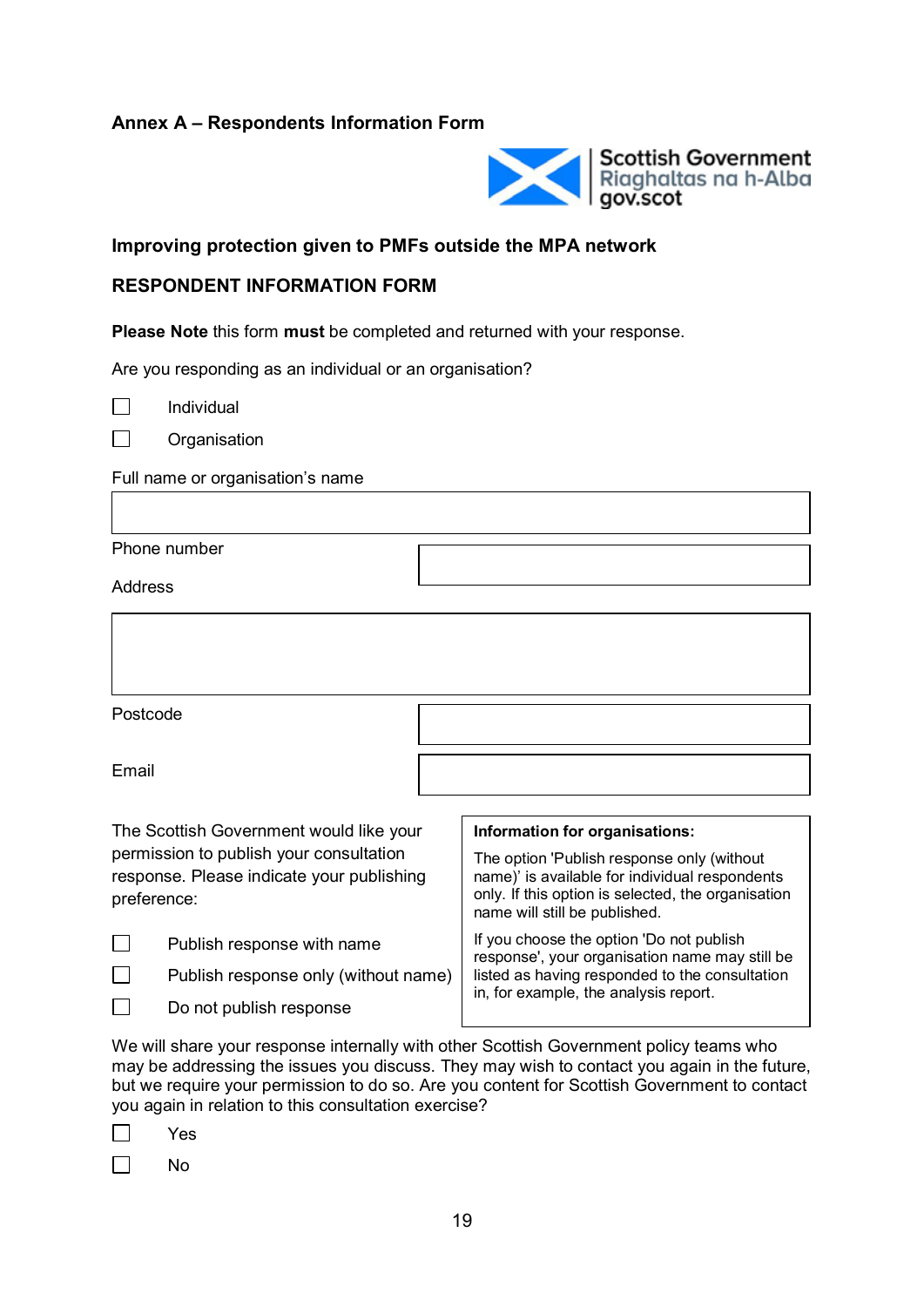#### **ANNEX B – Summary of socio-economic impact assessment methodology**

The proposed methodology builds on previous marine socio-economic assessments undertaken for Marine Protected Areas. It takes account of Better Regulation Executive guidance on impact assessment, the Green Book methodology for economic assessment (HM Treasury, 2011) and Scottish Government guidance on Business and Regulatory Impact Assessment (BRIA).

Figure 7 shows the process for economic analysis that has been used for assessments of Marine Protected Areas. As this project is expected to result in proposals for spatial measures then a very similar approach will be adopted. Some refinement may be required once the reasonable alternatives are identified.



#### **Process for economic analysis**

Figure 7. Process for Economic and Social Analysis (from Marine Scotland, 2013a)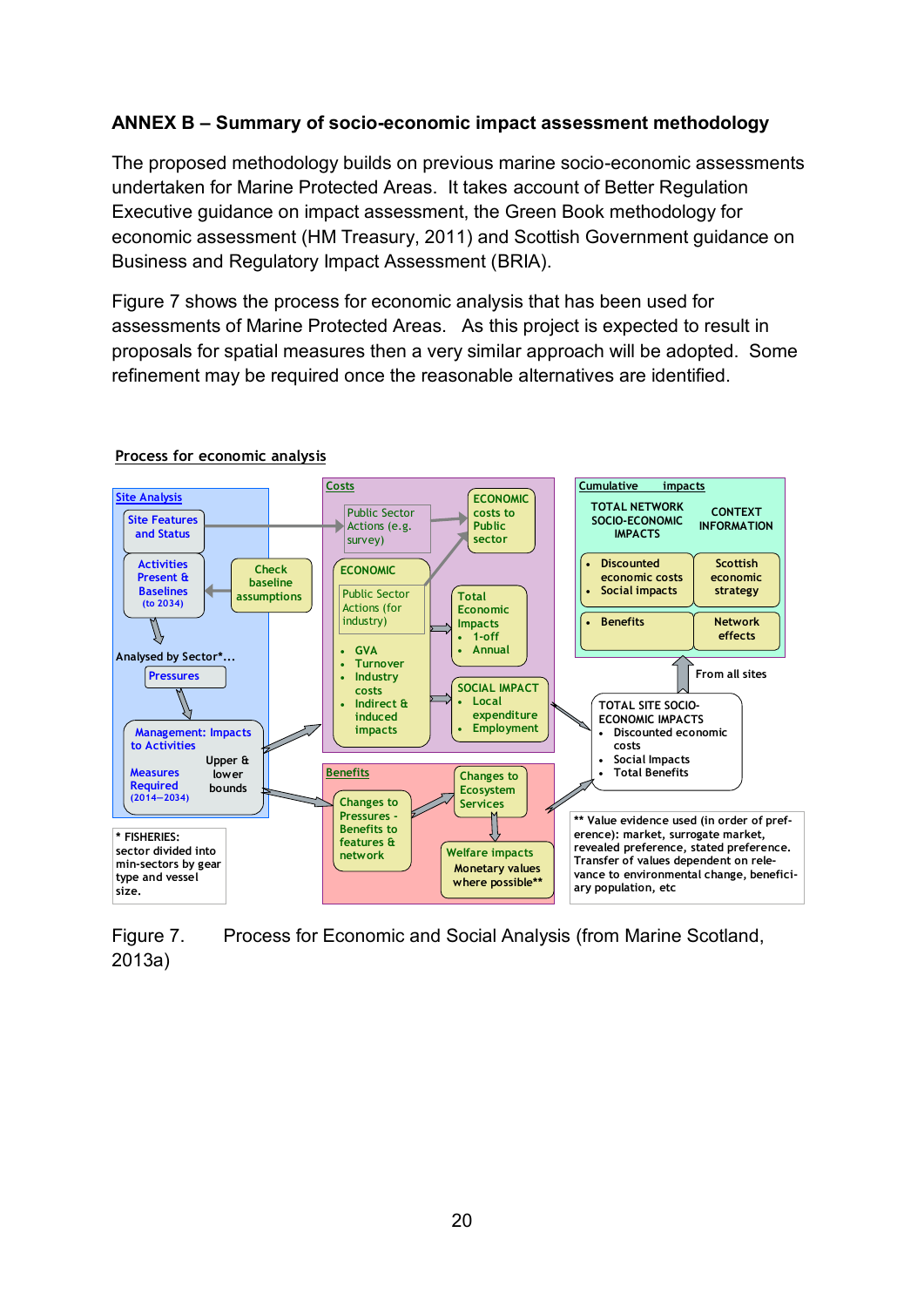For the purposes of this assessment a number of assumptions have been made:

- Any management measures will be implemented during 2019 and costs will be first experienced in 2019. Costs and GVA impacts will be expressed in 2018 prices.
- An assessment period of 20 years following implementation of management measures has been selected as providing a reasonable time period within which the main impacts are likely to occur. The assessment period therefore runs from 2019 to 2038.
- Selected scenarios will be used to assess the potential range of impacts, which reflect a range of possible management options that may be applied and the potential for displacement of fishing effort to result in landings that compensate for the landings affected (see Section 3.4). Any scenario assessed may not reflect the final measures implemented by the Scottish Government.

Baseline information is compared against intervention options. Requirements for the baseline include:

- Information on the current spatial distribution of fishing in the marine environment, its intensity and economic value (turnover, GVA);
- Information on how the spatial distribution of activities in the marine environment and their intensity and economic value may change over the time period of the assessment (in the absence of the intervention), in response to existing drivers including current policy drivers;
- Information on ecosystem service values associated with the marine environment and how these may change over time (in the absence of the intervention);
- Processed Vessel Monitoring System (VMS) data for fishing vessels over 12m in length, by gear type (demersal and shellfish landings only) for the period 2012– 2016;
- ICES rectangle landings data for fishing vessels under 12m in length for the period 2012–2016;
- Scotmap data for fishing vessels under 15m in length.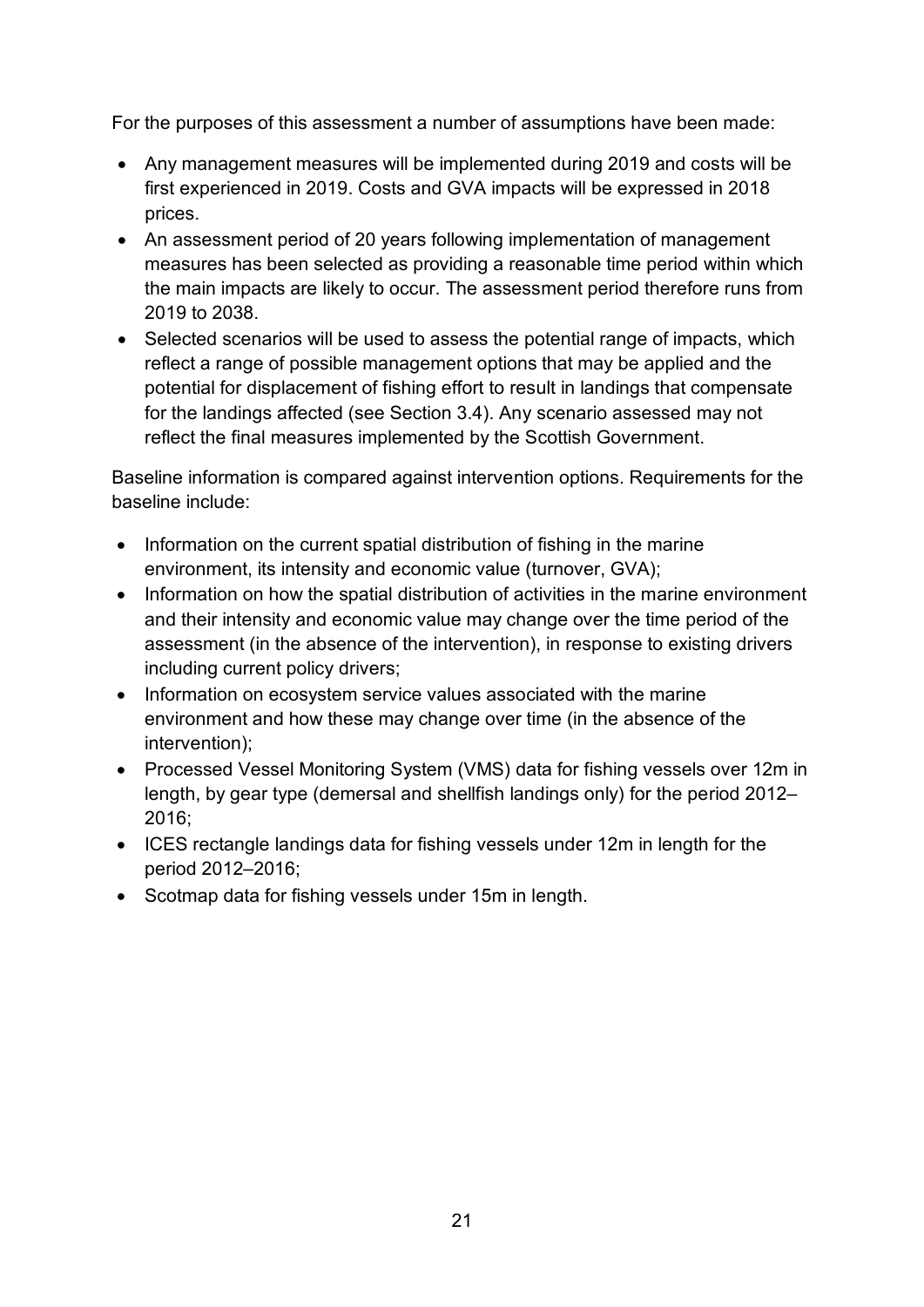Assessing the potential impacts of the different scenarios follows a systematic process. The following steps to assess the potential impacts on commercial fisheries are envisaged:

- Estimating the costs arising from the different scenarios. Due to the differences in data availability, this will be carried out separately for under-12m and over-12m vessels.
	- o For under-12m vessels, the value of landings affected would be calculated from the value of landings reported at ICES rectangle level, pro-rated based on Scotmap. From Scotmap, for each ICES rectangle, the value of landings from within potential management area will be calculated, as well as the value of landings from the ICES rectangle. The ratio between the two will be used to pro-rata the baseline ICES rectangle landings data.
	- o For over-12m vessels, Vessel Monitoring System (VMS) ping data linked to landings records will be used. Recorded landings in a day will be allocated across all VMS fishing pings on that day, where a 'fishing ping' has been defined as one where the average speed since the previous ping is greater than zero and up to 5 knots for all gear types. The ping data will be then intersected with the management areas to calculate the value affected for each gear type.
- For both under-12m and over-12m vessels, landings values will be uprated to 2018 values using GDP deflators and averaged over five years (2012-2016) to provide annual average values over the period.
- These results will then be converted into Gross Value Added (GVA) using fleetsegment specific ratios calculated from Seafish economic data. Further analysis will also assess effects on the supply chain, household consumption and effects on employment.
- The present value of impacts over the assessment period will be calculated. The average annual value of landings affected is assumed to be constant throughout the 20-year period of the assessment. Costs are calculated in 2018 prices, discounted over the assessment period at a rate of 3.5%.
- Finally other non-quantified costs and benefits will be documented, along with social impact and distributional analysis, and any Public Sector costs.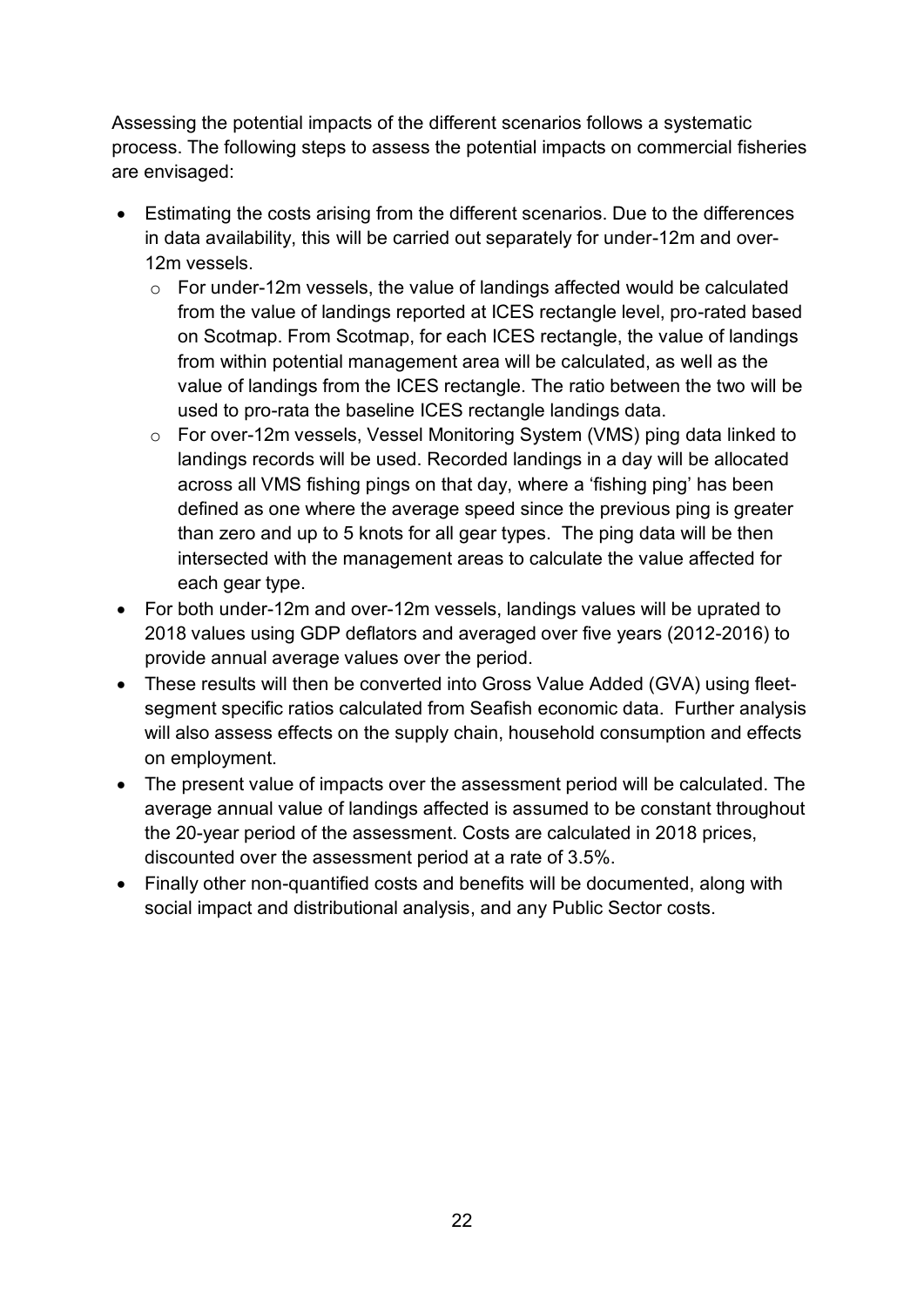#### **ANNEX C – Ecosystem Services**

The 11 habitats and species provide benefits to society which are summarised in the SNH advice documents. The classification system used has been adapted from Potts et al. (2014). Figure 8 shows how the basic components of nature give rise to functions, processes and natural resources which, either directly or indirectly, provide benefits for people. Behind this simple premise are many complex interactions and cyclical feedback mechanisms, whereby a function or process can contribute to many different benefits. Similarly, a benefit can be dependent on many different processes and ecosystem components.



Figure 8. Nature has functions & processes and creates natural resources, all of which provide benefits for people.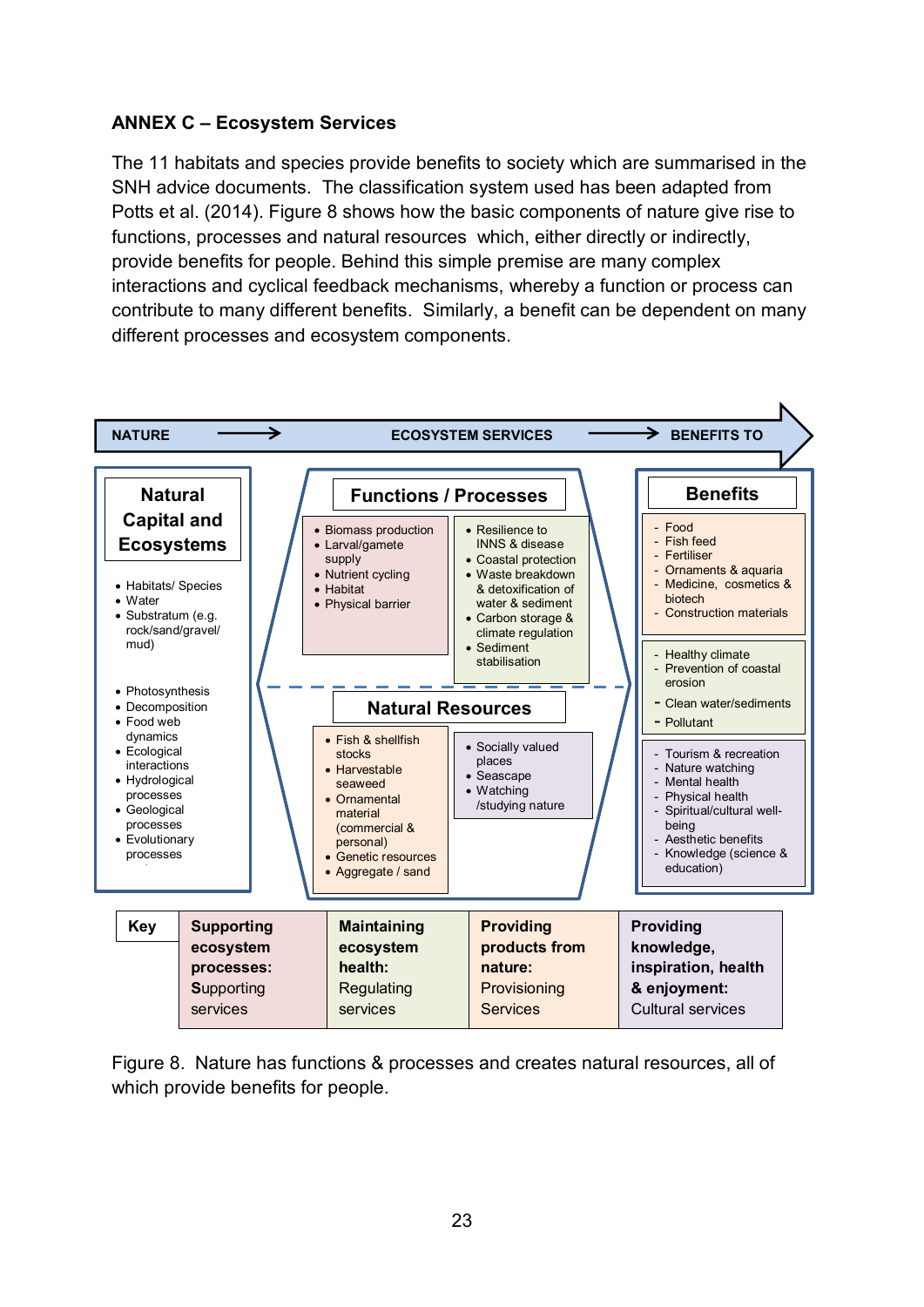Linking a function / process or natural resource with a feature does not necessarily mean that the end benefit is realised. Ensuring that benefits are realised often requires people to do something. For example, delivering food will require some kind of fishing or harvesting activity, or ensuring enjoyment of marine nature may require work to provide access to and along the coastline. In some cases, we may be able to identify opportunities to increase the flow of benefits from nature through intervention. However, there may be situations where human pressure prevents an ecosystem from sustaining itself. In such cases reduction in benefits to people is likely to occur.

#### **Glossary of ecosystem service terms**

**Biomass production** - the formation of biological material through photosynthesis or consumption of organic matter.

**Larval/gamete supply** - quantity, quality & dispersal potential of larva/gametes. This supply may positively affect the production area, but can also affect a much wider area depending on the environmental variables affecting that location.

**Nutrient cycling** - movement or exchange of nutrients such as nitrates and phosphates back in to the production of matter.

**Habitat for other species** - geological or biological material providing a habitat for other species.

**Physical barriers** - natural barriers to the movement of water or solid matter.

**Resilience to INNS & disease** – Healthy habitats/populations are likely to make a greater contribution to the ability of an ecosystem to resist, recover from or adapt to the introduction of a non-native or disease/pathogen.

**Natural coastal protection** - habitats and geomorphology which attenuate or block wave energy from reaching parts of the coast and foreshore with sensitive natural or built assets.

**Waste breakdown & detoxification** - physical or chemical change to contamination levels by species/habitats removing contaminants through consumption or filtering, or otherwise help lock contaminants in to substrate.

**Carbon storage & climate regulation** - storage or sequestration of organic or inorganic carbon within biomass or sediment or geological material.

**Stabilisation of sediment** - transfer of sediment from water column to seabed caused by the physical structure of habitats changing water movement that would otherwise keep sediment suspended.

**Fish & shellfish stocks** - harvestable wild fish and shellfish for commercial market or personal use / recreational fishing.

**Harvestable seaweed** - seaweed collectable for commercial or personal use.

**Ornamental material** - shells or other natural material collected for display or as trinkets/memorabilia, whether for commercial sale or personal use.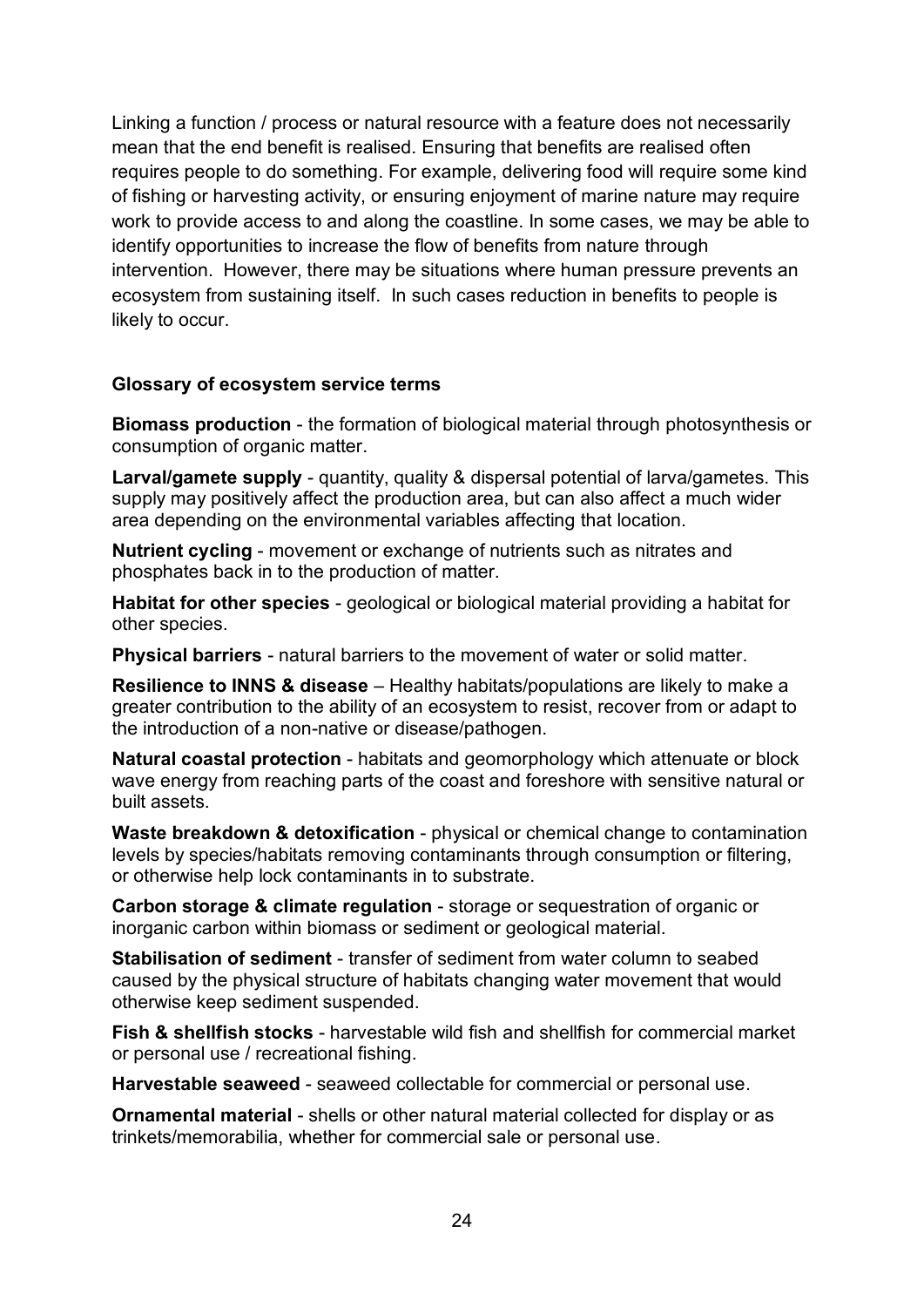**Genetic resources** - species with potential use in, for example, biomedicine, food/nutrition or cosmetics, whether as raw material or isolation of genetic properties.

**Aggregate / sand** - sediment and rock resources identified for potential extraction and use in construction.

**Socially valued places** - Locations which someone places non-monetary value upon, regardless of whether or not they actively use or enjoy the natural assets at that location.

**Seascape** - the aesthetic qualities and character (visual and sense of place) of areas of sea or coast with which human society has a connection.

**Watching/studying nature** - species and habitats which people enjoy, study or observe.